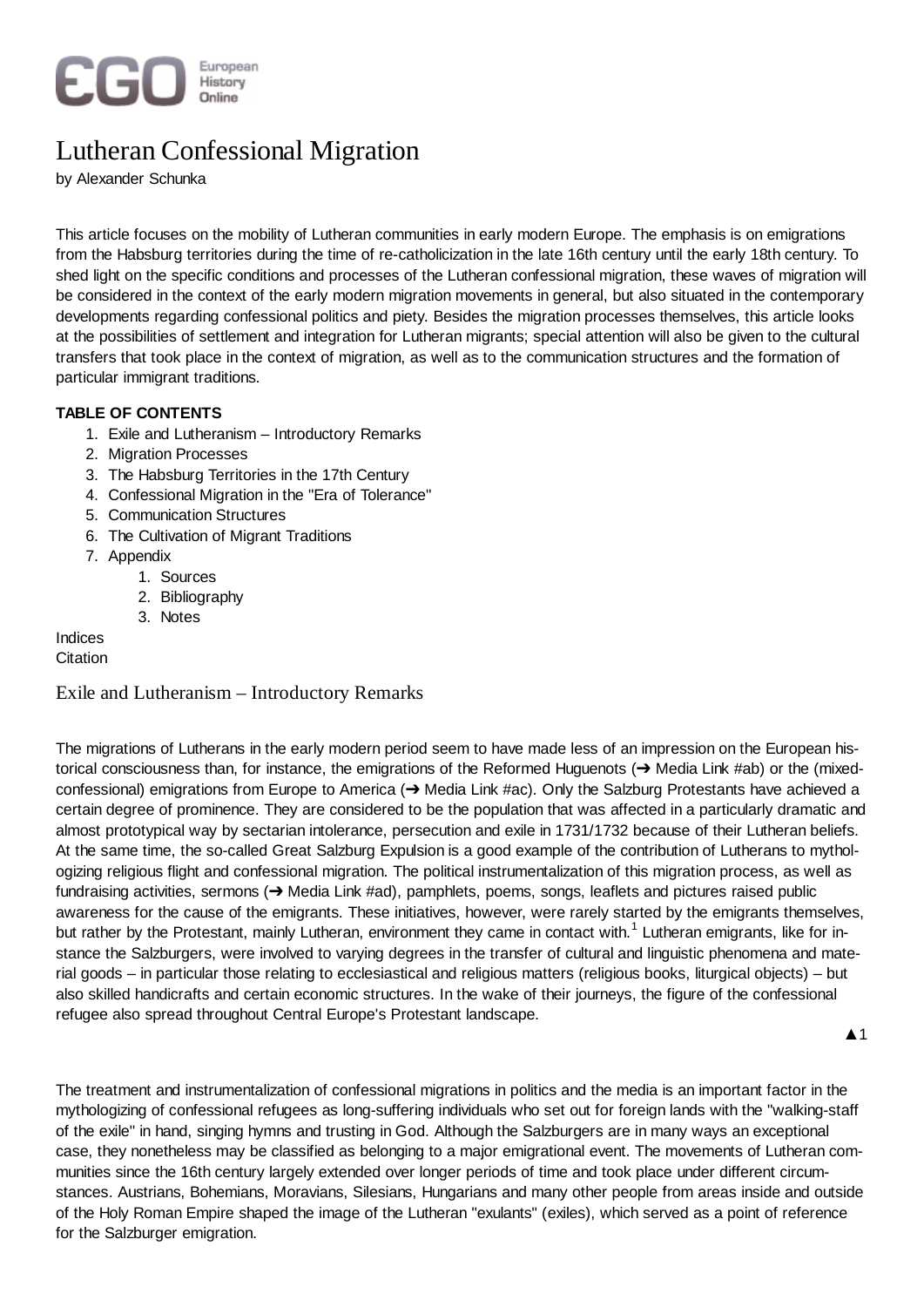It was some time before research on confessional migrations could free itself from religiously edifying mythmaking. The term "confessional migration" coined by Heinz Schilling made an important contribution to clarify the social-historical aspects of the debate. However, this term mainly referred to Reformed, i.e. Calvinist migrants. Even the so-called "Reformation of the Refugees" – which is now recognized in research as a separate, unique form of expression of the Reformation – is primarily regarded as a Reformed phenomenon.<sup>2</sup> In contrast to the Reformed Dutch or Huguenots, members of the larger Lutheran immigrant groups were often less easily and less permanently identifiable as belonging to a minority. The reasons for this were shared linguistic, religious, economic and social characteristics and the (often favourable) conditions in the receiving countries. As a result, they did not fill the exceptional position of a minority which could be regarded as particularly innovative in religious or economic respect. Therefore, the migration of Lutherans in the early modern period appears to be unsuited to be told as a story of success or failure. This is particularly relevant in regard to the cultural transfers that accompanied migration and settlement processes. Undoubtedly, migrations were always associated with the immigration of peoples and the transmission of ideas and material goods, which could then be interpreted and re-contextualized in the new settlement sites. Such re-interpretations and adaptations are easier to locate, for instance, in the context of French Huguenot colonies in Brandenburg-Prussia than in the case of the many migrations from Habsburg lands to the neighbouring Lutheran territories of the empire. Here, emigrations were based on established contacts, and the areas of destination were neither socio-culturally nor linguistically distinct from their home countries. Besides this, the migrants were often not able to settle in groups, but were spread out over certain areas.

 $\triangle$  3

The migrants were, nonetheless, characterized and united by the self-designation "exulant" ("exile") ( $\rightarrow$  Media Link #af). This term is effectively a Lutheran invention that has its own inter-confessional, geographic and historical transfer history. It is a derivation of the Roman legal term "exul", which originally meant an outcast.<sup>3</sup> The designation "exul" or "exul Christi" already appeared in 1548 in the context of the Augsburg Interim in the writings of affected clergymen, concerning the resignation or expulsion of Lutheran pastors.<sup>4</sup> In the second half of the 16th century some of the so-called Gnesio-Lutherans from Ernestine Saxony referred to themselves as "exules". Some of these conservative Lutherans were ready to accept their dismissal if this was seen as the only way to uphold their profession of faith and abidance by the divine truth. They accordingly either distanced themselves from intra-Lutheran positions or from secular authorities, whom they accused of exceeding their powers.<sup>5</sup> Exile was thus to be understood only in a secondary sense as a geographic change like an emigration. Firstly, and above all, it was a state of mind and the self-attribution of the members of a church of true believers, whose destiny had been shaped by persecution. At the same time, exile rarely denoted a permanent, and frequently only a temporary condition: the idea of a temporary state of exile, which was aimed at the (re-)establishment of the rightful divine order, was reinforced in the legitimatory writings with examples from the Old Testament. The goal was the recovery of the (spatial or spiritual) homeland – either on earth or in heaven. The notion of exile as a temporary intermediate state or a step in the lifelong pilgrimage or *peregrinatio* of a true Christian is also evident in the word form of "exulant", a term that became increasingly common from around the year 1600. It derives from the Latin present participle "exulans" and hence linguistically implies precisely this condition of temporariness.<sup>6</sup> Of course, if one only stays temporarily at a place of refuge, this has consequences for settlement and integration, the relationship with the host society and also for cultural exchanges and transfers.

Ÿ4

The term "exulant" in the sense of a steadfast confessional refugee is indeed of Lutheran origin. Still, the term is also found, albeit less commonly, in connection with the Reformed confessional migrants, and even in the Catholic context.<sup>7</sup> Its early history already points to the prominent role of the clergy, who shaped the term "exulant" as authors, communicators, propagators and mediators and, at the same time, as those who were most affected. They moreover influenced, if not directed, the migrations themselves.<sup>8</sup>

 $\triangle$  5

The idea of the exile in the context of the Lutheran confessional migrations is not limited to the clergy, however. "Exulant" was soon understood to denote migrants of all tiers of society who regarded themselves as religious refugees and justified their migration in confessional terms. The concept primarily expresses the point of view of those affected and especially their self-fashioning. By contrast, the territorial authorities and religious institutions of the (Catholic) opposition frequently did not speak of exiles, but rebels who rejected feudal dependencies and governmental orders and could therefore be prosecuted criminally. In some cases, though, they also used the more neutral, imperial legal term "emi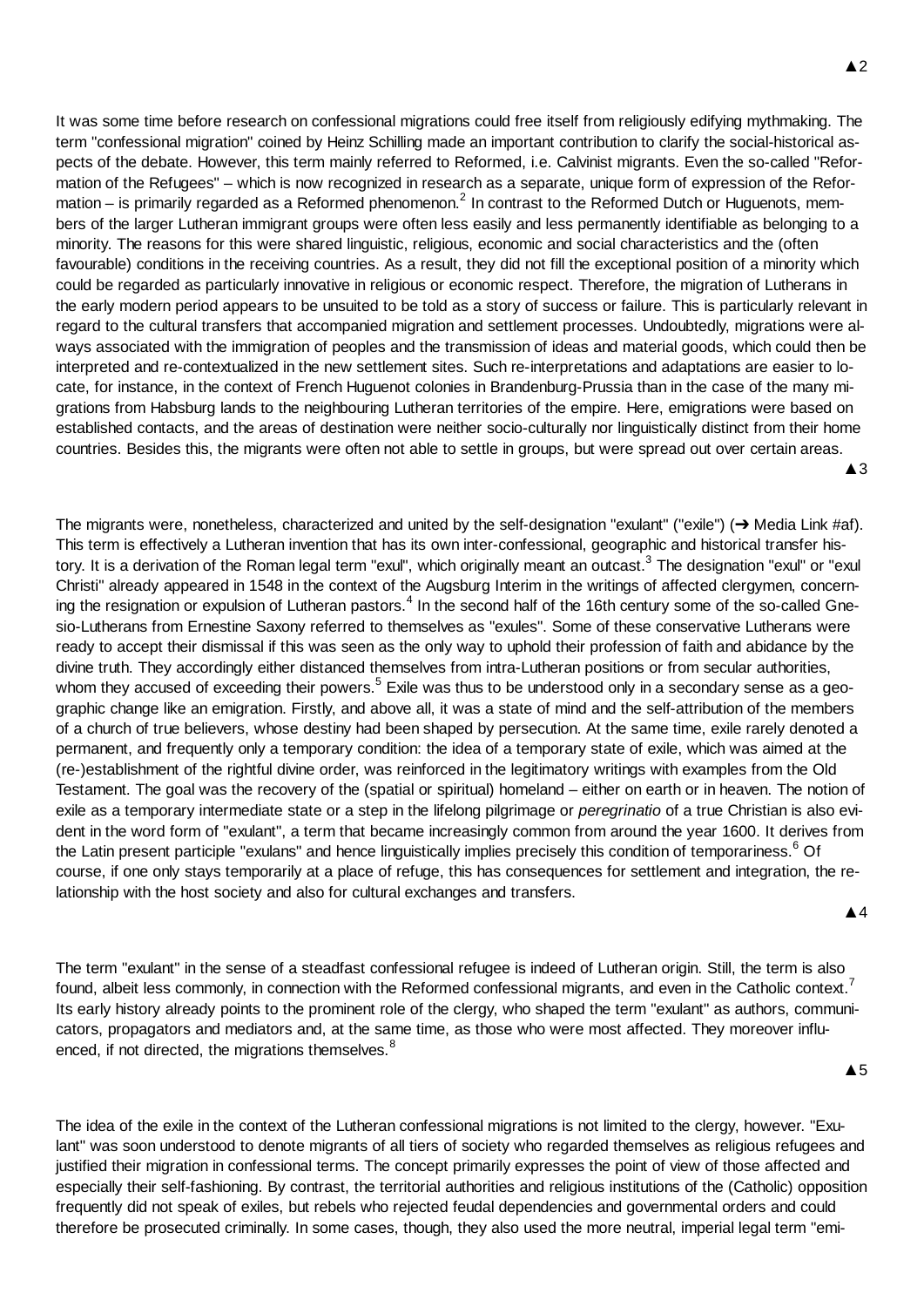There is a mixture of voluntariness and coercion in confessional migrations – in religious, but also in political and legal, respects. From 1555, the so-called *Ius emigrandi* provided the framework in the empire for dissenting subjects to leave a territory in a regulated manner. However, the *Ius emigrandi's* origins lie in a Protestant concession to the Catholics at the Imperial Diet of 1530. It is therefore probably to be less understood as an early individual basic right to freedom of worship than as a provision for implementing the *Ius reformandi*.<sup>10</sup> Martin Luther's (1483–1546) (→ Media Link #ah) interpretation of Matthew 10:23 in the year 1526, on the other hand, already corresponds by and large to the idea of individual freedom of worship. He writes:

**A7** 

Und wo ein Fürst odder herr das Euangelion nicht wil leyden, Da gehe man ynn ein ander Fuerstenthum, da es geprediget wird, wie Christus spricht: "Verfolgen sie euch ynn einer stad, so fliehet ynn die andere".<sup>11</sup>

In reality, however, the situation was more complicated: for members of religious minorities emigration was only one of several ways to deal with the authorities' attempts to introduce confessional uniformity. A change of location depended on economic, social and political factors, and had to be considered carefully. Besides emigration, another way was conversion to the Catholic majority faith (while often certain forms of Lutheran piety were secretly retained).<sup>12</sup> The theological rationale for such clandestine Protestant practices, which were widespread since the end of the 16th century in re-catholicized areas, were contentious issues in Lutheranism. As were the questions of whether and when a pastor should obey an expulsion order or whether he should leave his flock at all.<sup>13</sup> Similarly unclear was the extent to which Lutherans prepared to emigrate could rely on the imperial emigration laws, especially if the enforcement of the Reformation in their home territories had been carried out, not on the basis of the imperial, but rather the provincial estates, or if areas beyond the empire's borders were concerned. For the large emigrations of Lutherans in early modern Central Europe, these problems were of vital importance.

#### **A**8

# Migration Processes

Religiously legitimized forms of mobility were not new developments of the Reformation period. Antiquity and the Middle Ages offer numerous examples, from pilgrims and mendicant orders to the Jewish Diaspora ( $\rightarrow$  Media Link #ai) and the Hussites of Bohemia. If one looks for Lutheran migrants or migrations, one finds ample evidence already in the early Reformation era, a time in which Lutheranism was still establishing itself and which is otherwise connected with the migrations of followers of more radical Reformation movements like the Anabaptists ( $\rightarrow$  Media Link #aj). Larger Lutherandominated migration movements, however, are *cum grano salis* a phenomenon of the "long" 17th century, extending from the 1590s until the 1730s. It is very difficult to give precise numbers of those affected, because statistical records of the pre-modern era in no way measure up to our own current standards. Thus the exile lists or civic records, for instance, do not include people who were not present on a given date at a specific place or part of a certain social context. Admission to citizenship remained economically or politically unrealistic for many migrants. It is therefore also impossible to quantify the numerous immigrants without citizenship, those who moved around nomadically or those who were just passing through. In addition, as many families were broken up as a result of the emigration, one cannot necessarily presume an average family size of five people as one usually does for the early modern period. Accordingly, when statistics linger in the relevant literature – such as 11,000 inner-Austrian emigrants, 36,000 families of Bohemian exiles or 20,000 Salzburgers – they are always to be treated with some caution.

The Lutheran migrations became a mass phenomenon in the context of the re-catholicization of Habsburg territories such as the Austrian hereditary lands, the lands of the Bohemian Crown, Upper Hungary and the Archbishopric of Salzburg, which was at times a Habsburg satellite state. Almost always the clergy and the schoolmasters were the first to be expelled by mandate, because, to the state administration, they represented a particular danger as propagators of false teachings. Afterwards, the remaining subjects were ordered to convert – an order which, in light of recent research, more than a few people followed.<sup>14</sup> In general, the authorities did not force people to emigrate, since this would have meant a loss of tax-paying subjects. However, the goal was to create a confessionally uniform class of subjects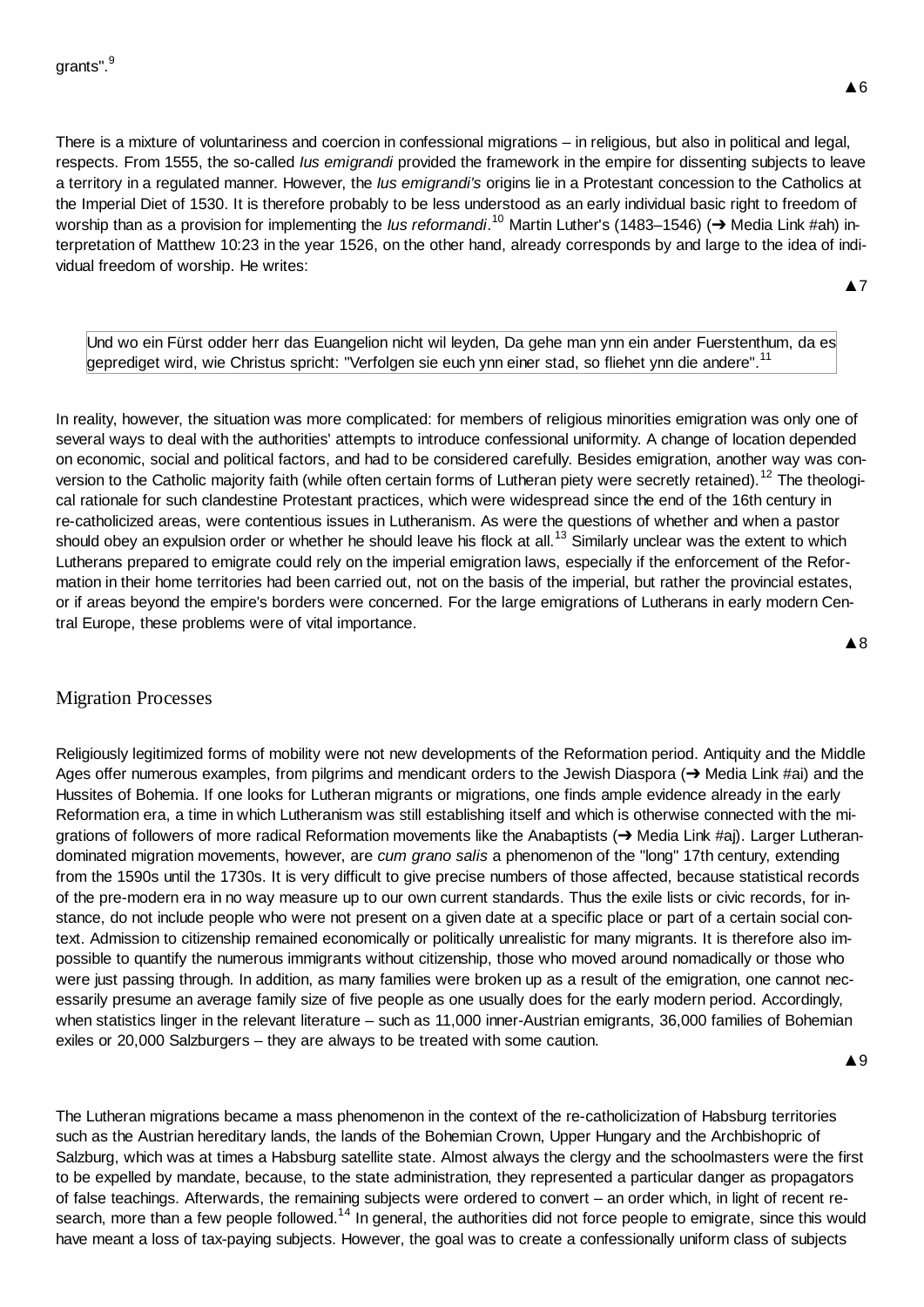so as to have a stable, orderly and godly state. In practice, however, and depending on the region, there remained many loopholes for openly or secretly practicing Lutheranism, even under the conditions of harsh re-catholicization measures. In some areas, only those were expelled who, from the administration's point of view, were truly recalcitrant; others decided to emigrate voluntarily in view of worsening religious, social and economic circumstances. When individuals fled from their conditions as subjects or circumvented emigration provisions, they were in direct defiance of the law and could be classified as rebels, whom the authorities sought to have extradited.<sup>15</sup>

 $\triangle$  10

# The Habsburg Territories in the 17th Century

Depending on region and local circumstances, the spectrum of resistance against the re-catholicization of the Habsburg territories extended from rebellions and rioting to flight or expulsion and to more or less voluntary and planned migrations. In some cases, the emigrations were effectively return migrations of families who had recently resided in Upper Germany. Dramatic scenes took place especially in Inner Austria (Styria, Carniola and Carinthia) due to the forceful re-catholicization measures. In Upper Austria, which was already a migration area in the 1590s and then became even more of one in the 1620s, the confessional problem merged on several occasions with political and social uprisings. In Lower Austria it remained quiet until the 1620s, when Lutherans there also left the country and emigrated to Protestant Southern Germany.<sup>16</sup> While the migration initially mostly impacted the economically powerful city dwellers, it soon affected members of all tiers of society, from nobles to inhabitants of rural areas. The emigrations continued on a smaller scale throughout most of the 17th century, although they were not always clearly connected to re-catholicization measures, but often more attributable to political and socio-economic causes. As in Bohemia, the proportion of the rural population among migrants from the hereditary lands rose after 1650.<sup>17</sup>

 $\blacktriangle$  11

When choosing their destinations, the migrants were often able to rely on existing contacts. Host regions of the exiles from the hereditary lands were neighbouring Protestant territories such as the Lutheran County of Ortenburg in Bavaria, but chiefly also the Upper German imperial cities such as Regensburg, Ulm and the economically thriving Nuremberg. As a result, economic relations and communications between Regensburg or Nuremberg and the hereditary lands intensified. Some immigrants were given citizenship, achieved positions in the city councils, married into established families and helped to cultivate the city's art and cultural scene, for example by establishing literary societies. Specialists such as goldsmiths, but also visual artists and authors (including women authors such as Catharina Regina von Greiffenberg (1622–1694) (→ Media Link #ak)) from the hereditary lands made Nuremberg temporarily into an important centre of cultural transfers between the Austrian exiles and 17th-century Baroque culture.<sup>18</sup> The relatively rapid integration was probably also facilitated by the fact that, in contrast to other immigrant groups, there were no significant confessional or linguistic barriers. **▲12** 

# The situation of the Bohemian exile was somewhat different, it involved German-speaking Lutherans and Czech-language (Neo-)Utraquists in addition to the Bohemian Brethren. With the start of the Thirty Years' War and the defeat of the Bohemian Revolt at the Battle of the White Mountain (1620), larger migrations were set into motion from the lands of the Bohemian Crown (Bohemia, Moravia, particular areas of Silesia and parts of Upper and Lower Lusatia). Starting with the expulsion in 1621/1622 of preachers and schoolmasters (a practice also common elsewhere), it is possible to distinguish individual waves and prevalent classes of migrants.<sup>19</sup> Lutherans and (Neo-) Utraquists went to Saxony and Central Germany, where they had often already established contacts in the cities and at the universities of Wittenberg, Leipzig and Jena. For many members of the clergy, emigration to Saxony in fact meant a return to their native country. They had originally left in 1609 for Bohemia after Rudolf II's (1552–1612) (→ Media Link #al) Letter of Majesty had granted Bohemia's and Silesia's Protestant estates the free exercise of religion.<sup>20</sup> The Saxon authorities were divided over the Bohemian immigrants: rather than actively supporting immigration, they tended to respond cautiously, albeit with an increasing administrative burden. This was not least because Saxony was on the Habsburg side for an extended period of the Thirty Years' War. Officially, the Electorate of Saxony only welcomed Bohemian Lutherans, which caused many exiles to associate more closely with the Lutheran faith only after arriving at their places of exile (Pirna, Zittau, Dresden, etc.).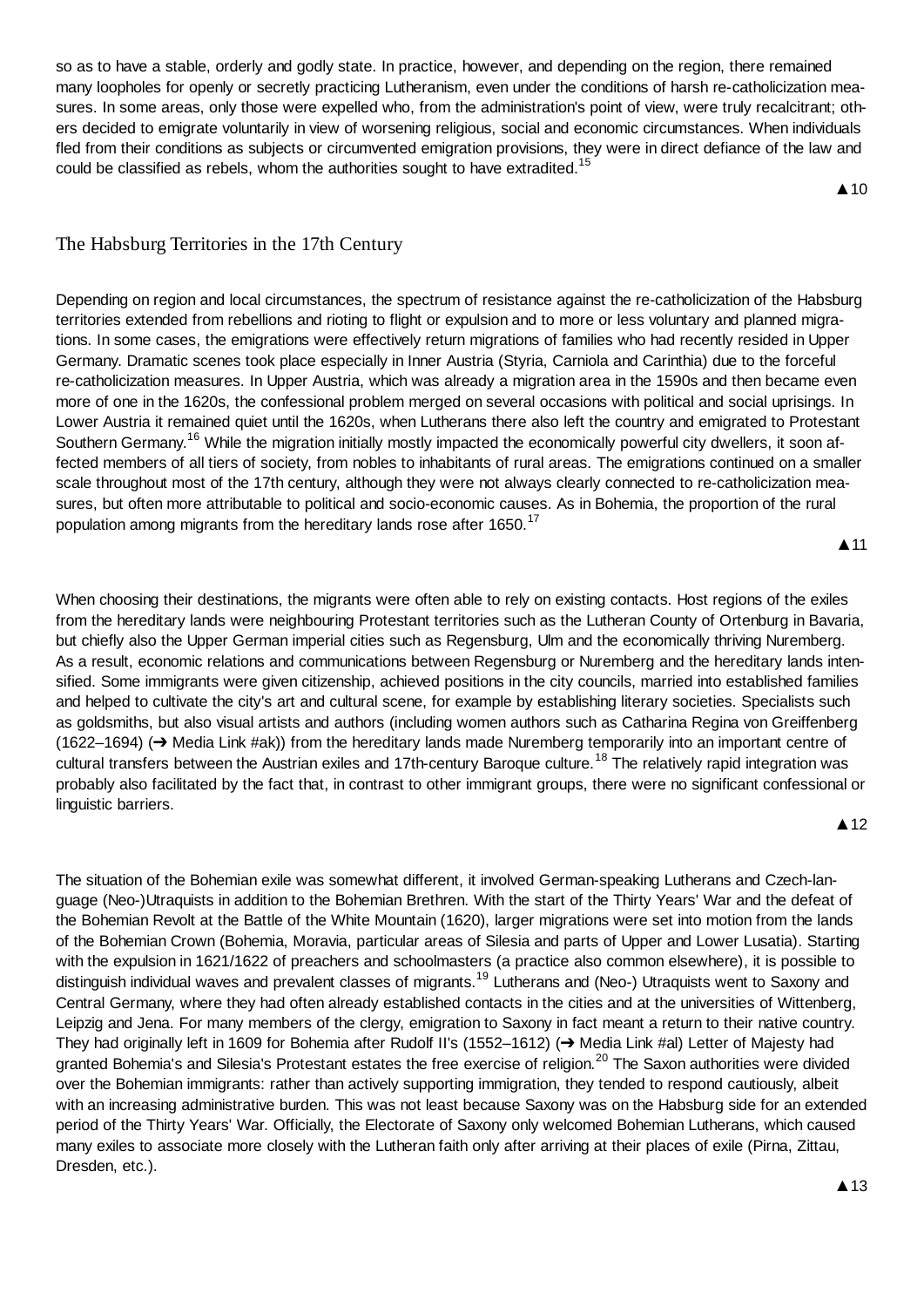The Peace of Prague (1635) and, finally, the Treaty of Westphalia (1648) dashed any hopes of return and the restitution of property, which prompted more and more exiles to settle down permanently in their new northern and central German settlements. This led to an intensification of longer-term transfers between the immigrants and the host societies in a variety of areas. For instance, in Upper Lusatia the exiles contributed to improving the craft of weaving, in the royal seat of Dresden they dominated wine selling and trade along the Elbe River. Here, a Bohemian parish was established in which Czech traditions were strongly cultivated. However, in the 18th century it became increasingly difficult to find a Lutheran clergyman who had a command of the Czech language. The Christian Weise Library in Zittau to this day houses a large number of Czech-language volumes from the libraries of Bohemian exiles. Only few so-called exile cities like for instance Johanngeorgenstadt in the Erzgebirge show evidence of a closed settlement of emigrants that was based on a privilege granted by a sovereign or landlord. Most of the other immigrants were spread throughout the localities along the border area. $21$ 

The emigration from the Bohemian lands continued with varying intensity and diverse regional characteristics until the 18th century, as is shown especially by the close border regions of Silesia and Upper Lusatia. Silesia was indeed itself a site of immigration as well as emigration or passage and was also at times affected by re-catholicization. Due to its territorial complexity and uncertain imperial status as a Bohemian possession, which was fragmented internally into numerous dominions, the situation here differed greatly from region to region. It was only in a few regions that the prohibition against Protestantism went so far as to cause lasting emigrations, as in the area of the Grüssau Abbey or in the County of Glatz.<sup>22</sup> Otherwise, the Lutheran way of life was often more or less tolerated. In the turmoil of war and religious conflict, the Baroque literature of Silesia dealt with confessional restrictions, forced displacements and steadfastness of religious devotion. Topoi were frequently adopted from the writings on confessional exile and emigration, which a number of Silesian Baroque poets had experienced first-hand.<sup>23</sup>

 $\triangle$  15

▲ 14

In the Treaty of Westphalia, it was stipulated that three Churches of Peace would be built in Silesia (in Swidnica, Jawor  $(\rightarrow)$  Media Link #am) and Głogów). Located in the middle of a region threatened by re-catholicization, these churches became gathering places for Lutherans, and their services regularly attracted large segments of the population from officially Catholic dominions. Depending on how close the proximity was to a Protestant territory, to the Peace Churches or, later, to the Grace Churches (built after the Convention of Altranstädt, 1707/1709), there was also a steady traffic of Silesian Lutherans who travelled to the church services beyond the Silesian border. There, so-called Border Churches were built or renovated in Polish, Brandenburg and Lusatian territories. Journeys like these to church services could, in the long term, lead to actual emigrations. $24$ 

**A** 16

Silesia, however, also served for a long time as a gateway to the Holy Roman Empire and as a relay of confessional exchange eastward. In the late 17th century, during the so-called Mourning Decade (a decade of almost complete, if temporary, abolishment of Lutheranism with military and prosecutorial measures), this had an impact on the exiled Protestant clergy from Upper Hungary (Slovakia), who often only narrowly escaped the galleys and now entered the empire through Silesia. Some of them undertook important literary work there, reporting on the hardships of re-catholicization in Upper Hungary during the period of Emperor Leopold I (1640–1705) ( $\rightarrow$  Media Link #an). Silesia's relay function also boosted the influence of the Grace Church of Cieszyn (Upper Silesia) in officially Catholic areas in the south and east, which contributed not least to the spread of Lutheran Pietism in central Europe.<sup>25</sup> As late as the 19th century Silesia was affected by confessional migrations. The expulsion of the Zillertal Protestants from Tyrol in the 1830s, who settled in the Jelenia Góra Valley at the foot of the Giant Mountains (Krkonoše) on the estate of the Countess Friederike von Reden (1774–1854) ( $\rightarrow$  Media Link #ao), and the near-simultaneous emigration of the so-called Old Lutherans from Silesia to Australia, who refused to submit to the Prussian Union of Churches, are considered as the last examples of Lutheran "religious flight" in central Europe.<sup>26</sup>

▲ 17

# Confessional Migration in the "Era of Tolerance"

The emigration of Salzburg Protestants in the 1730s is also part of this long tradition of central European migrations since the Reformation. It was preceded by repressions and expulsions of rural residents and miners in the Salzburg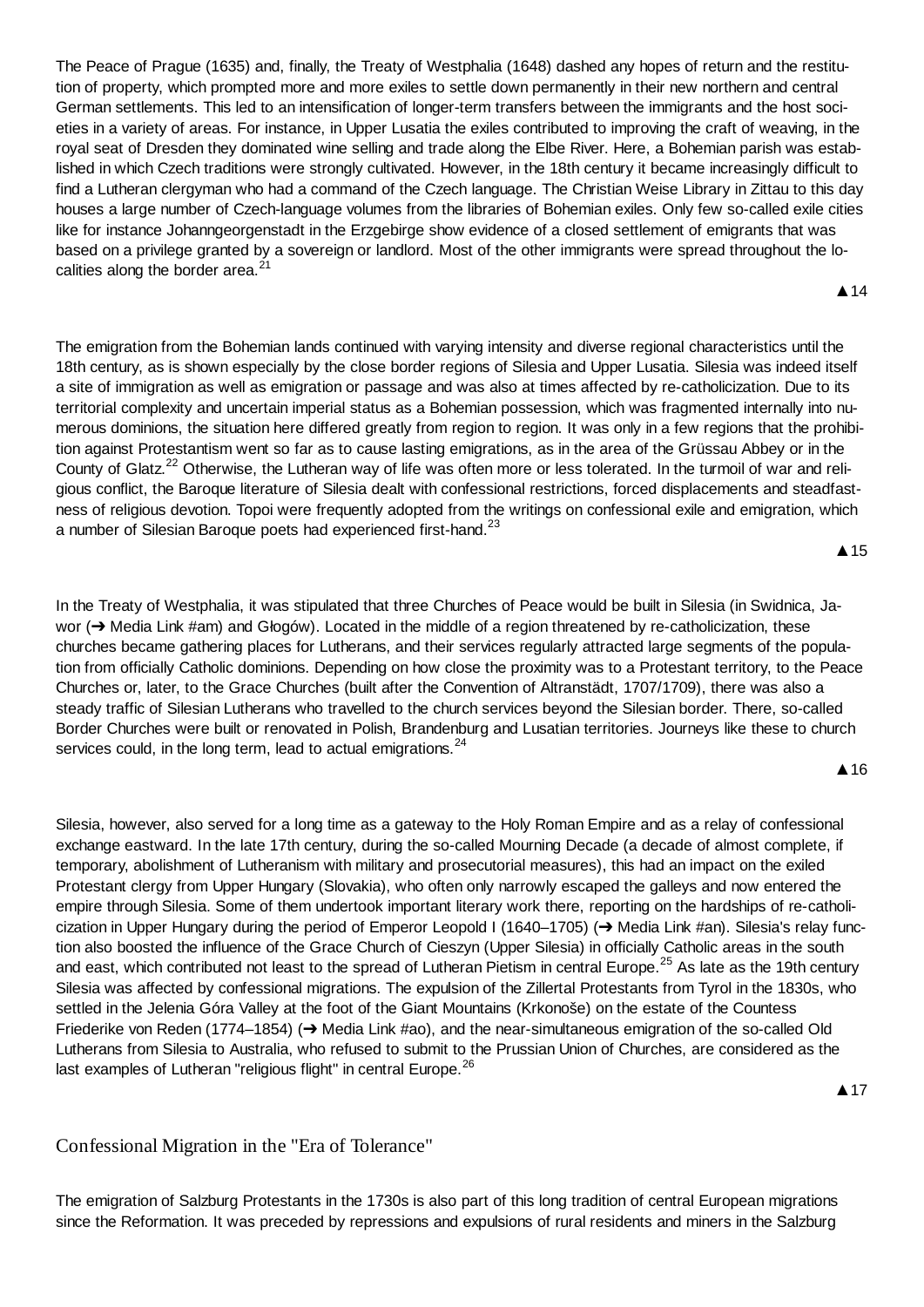Defereggen Valley, Berchtesgaden and among the so-called "Dürrenberger Knappen" (salt miners). One of the first displaced Dürrenberger miners was Joseph Schaitberger (1658–1733) ( $\rightarrow$  Media Link #ap), who was expelled after serving a prison term. Forced to leave his children behind, he moved to Nuremberg, where many migrants from the Habsburg territories had already settled, and published edifying writings, whose specific impact on the mobilization of Protestants in the Alps, however, is debated. Intermediaries like Schaitberger, though, made sure that the confessional situation in the bishopric was widely known.<sup>27</sup>

▲18

Prince Bishop Leopold Anton von Firmian (1679–1744) (→ Media Link #aq), a social and administrative reformer, carried out confessional examinations of Salzburg subjects which led to a worsening of the situation. Additionally, traditional forms of social protest increased the sectarian-political tensions. As a result, delegations of Salzburg Protestants took up their concerns with the Diet of Regensburg. This led to what became a famous petition from 19,000 people, and, by the end of 1731, resulted in expulsions and emigrations that continued into the summer of the following year. Notwithstanding the provisions of the Treaty of Westphalia, which had actually never been ratified by Salzburg, the Protestants were not granted regulated terms for their departure. At the same time, the Prussian envoy at the Diet tried to attract as many emigrants as possible to colonize Prussia's depopulated north-eastern territory. Brandenburg-Prussia quickly began to channel the migration into the kingdom, to lend support to the immigrants and to finally place the majority in north-eastern Prussia. The Salzburgers were usually spread out over ethnically mixed areas. This not only meant social adjustments, but also massive changes in the organization of feudal labour and farming methods.<sup>28</sup>

For the Hohenzollern state and the empire's Protestants in general, the Salzburgers' emigration was a very welcome occasion to spread propaganda that emphasized the moral superiority of the Reformation and denounced the inhumanity of the Catholic side  $\rightarrow$  Media Link #ar). Although the emperor sent troops to help with the expulsion of the Salzburg Protestants, he abstained from other foreign policy measures in order to avoid upsetting the empire's political balance. As soon as the empire's authorities became involved in the defence of the Protestants, the Catholic powers based their arguments on positions that were already familiar from the time of the early emigrations of the Counter-Reformation. These included the view that the emigrants were heretics, who did not belong to the tolerated belief systems, or the contention that religion was in fact not an issue at all, but rather political rebellion. The fact that the Salzburgers' emigration could become a display of Protestantism that involved both Reformed Protestants and Orthodox Lutherans and especially Lutheran Pietists was due to a specific overlapping of confessional and political interests.

 $\triangle 20$ 

▲ 19

In pietistic circles, in particular, important advocates for the Salzburg emigrants could be found. Among these were the pastor Samuel Urlsperger (1685–1772)  $\rightarrow$  Media Link #as), who was himself a descendant of Styrian immigrants. From his location in Augsburg, he became one of the most important propagandists for the cause of the Salzburgers  $\rightarrow$ Media Link #at). Through his contacts to Halle Pietism, but also to the religious societies of Great Britain such as the London Society for Promoting Christian Knowledge*,* he arranged for several hundred Salzburgers to obtain permission to emigrate to the colony of Georgia. Everyone involved in this latter undertaking regarded the support of the Salzburg Protestants as their own prestigious project and all were disappointed when there were initially not enough Salzburgers to fill the ships to America.<sup>29</sup>

 $\triangle$  21

Afterwards, the authorities of the Alpine lands strove to advance religious homogenisation somewhat more quietly. Success, however, was only limited in the case of the so-called transmigrations. In several regions of the hereditary lands officially ordered deportations were carried out (in the 1730s under Charles VI (1685–1740) (→ Media Link #au), but also under Maria Theresa (1717–1780) ( $\rightarrow$  Media Link #av) in the 1750s and 1770s) and Protestants unwilling to convert were forced to leave for Transylvania. This area was suited as a target destination, as the eastern lands outside the boundaries of the Holy Roman Empire had served the Habsburg administration for some time as a bulwark against foreign powers. However, because it was outside of imperial-legal influence and largely unnoticed by the rest of the empire, its border location also meant that it could enjoy certain religious concessions. In any case, one should not overlook the fact that the resettlements occasionally tore apart families in painful ways and were partly enforced with massive military intervention.<sup>30</sup> Hence migrations motivated by religious and political reasons and even deportations were also part of the so-called tolerant 18th century.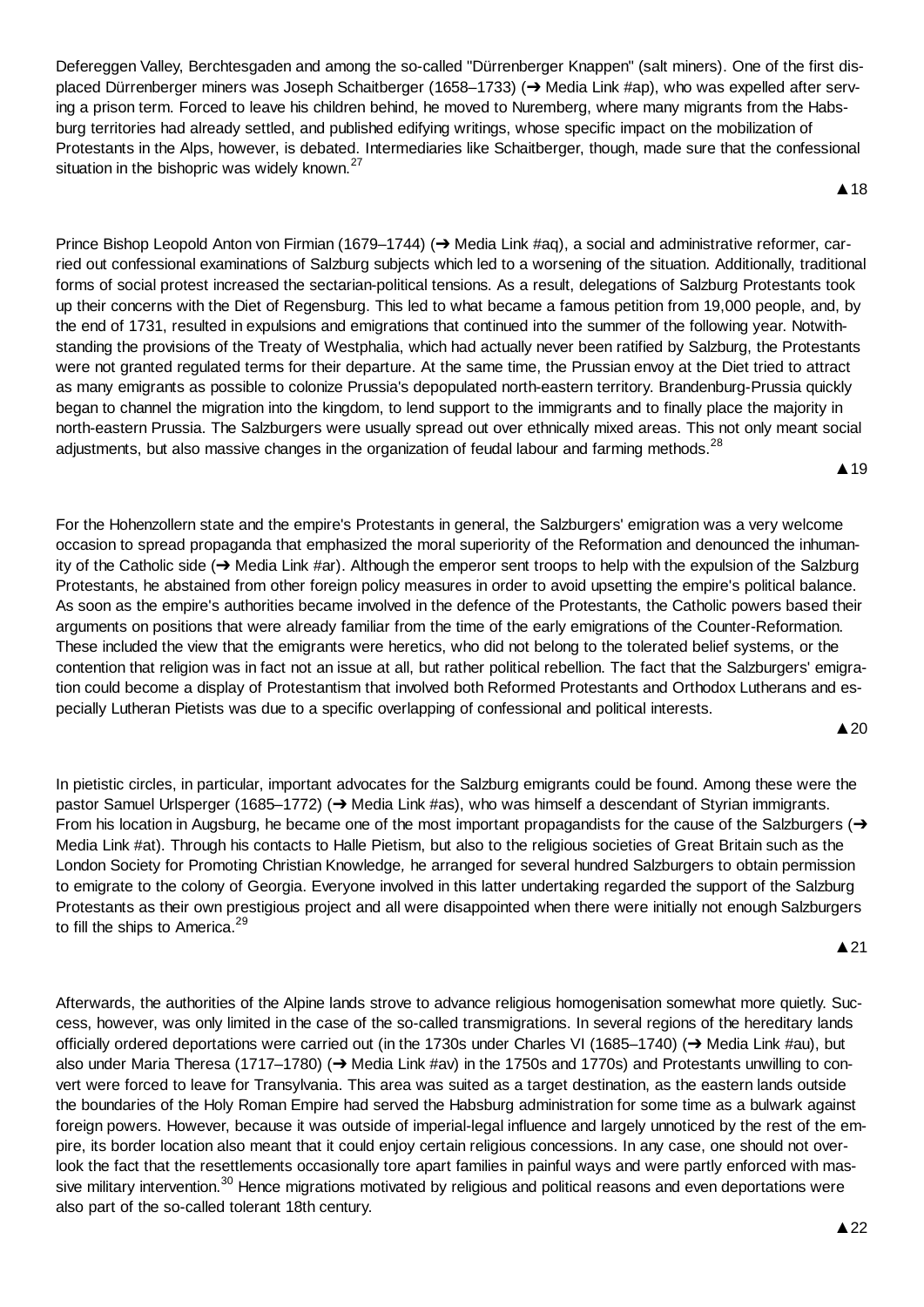# Communication Structures

The re-catholicization measures in the early modern period by no means led to a complete separation of Protestant from Catholic Europe. The manifold connections between the areas of departure and the host countries, the transfers of goods, money, ideas and people were in large part due to the Lutheran emigrants. Much like in the 16th century, when Strasbourg, Geneva and Frankfurt am Main had become hubs of information and exchange for Reformed exiles, in the 17th century cities like Nuremberg, Regensburg, Dresden, Hamburg and Leipzig became national, multinational and sometimes even multi-confessional centres of transfer. Furthermore, there was the appeal of universities such as Wittenberg, Leipzig and Altdorf, which traditionally attracted a large number of Protestant students from the Habsburg territories where no Lutheran educational institutions existed. Trade links that were not limited to local border traffic and included the exchange of information, also connected Protestant and Catholic Europe. These were not curtailed in any way by re-catholicization. Protestant churches outside the Habsburg sphere of influence regularly attracted a large number of believers from neighbouring Catholic and re-catholicized territories to church services.

**▲23** 

The migrations themselves were frequently not hurried flights, but often based on the transmission of information and knowledge that had long preceded the relocation. Thus the migration process could be well prepared for in advance in the country of origin – through inquiries, travel and correspondence or through the sale or lease of property (whose earnings one might continue to live off while residing in the host country). Such planning, however, did not automatically mean that the settlement and integration would be successful. How quickly or easily one was able to set down roots at the target destination often depended less on confessional than economic or linguistic conditions, and not least on a willingness, or need, to consider making the temporary place of exile a permanent home. This consequently influenced the readiness to obtain citizenship and affected marital relationships and family reunifications. Various difficulties pertaining to the structures of the early modern corporative state, however, could hinder settlement or cause it to fail altogether. These included, for example, the *Bürgergeld* (the money a person had to pay to become a citizen of a certain city), the restrictive admission policies of the guilds and fear of the resident population that the settlement of immigrants would lead to a decrease of the "auskömmliche Nahrung" ("adequate nourishment"). Failed migrant careers were therefore hardly rare: alms records illustrate how many exiles lived on the streets, either temporarily or for longer terms, and survived on handouts.<sup>31</sup> **▲24** 

The maintenance of contacts in the former homeland was frequently useful. Migrants with specific geographic knowledge or language skills were active in trade or diplomacy. They were of vital importance for contacts and exchange between the home country and the place of migration. The lucrative, and mostly illegal, sale of devotional literature between Protestant southern and central Germany and the Habsburg territories in the 17th century was often organized by migrants.<sup>32</sup> That said, there has been little discussion in the research about the return migrations of immigrants, who have largely disappeared from the authoritative accounts of the exiles. Only occasionally one finds a few derogatory remarks about them, such as that someone had fallen from true Lutheranism, decided in favour of the "fleshpots of Egypt" and returned to the "papacy". However, there are many signs that return migrations must have been very common, not only from southern and central Germany, but irrespective of the geographical distance between the new and old homelands. Even some Salzburg Protestants considered a return from Prussia-Lithuania to the Alpine region, as did individual "transmigrants" who made their way from Transylvania to Carinthia on foot.<sup>33</sup> Little is known about what ideas and experiences the return migrants brought back home with them.

 $\triangle$  25

# The Cultivation of Migrant Traditions

In regard to the cultivation of traditions of the migrant Lutherans, the Salzburg Protestants of the 18th century played one of the most important parts (as did the Reformed Huguenots, who came to be regarded as ideal examples of immigrants: enlightened bearers of culture, successful business people and loyal subjects). Even the migrations of the re-catholicization period were in some cases instrumentalized as confessional propaganda only in the 18th century, finding their way into Protestant history books and martyrologies.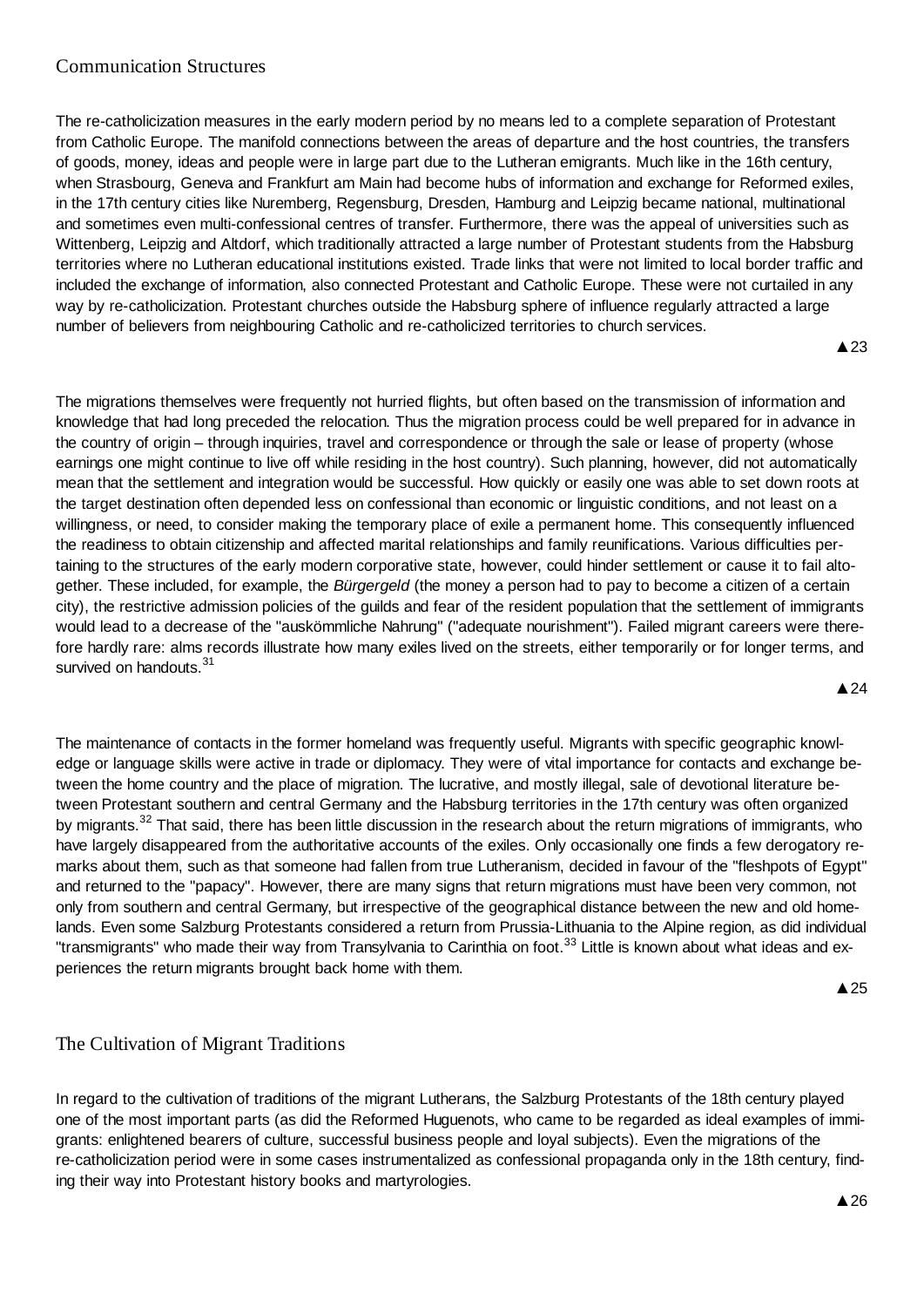The basic details, of course, came from the contemporary writings that accompanied the migrations. Family registers, sermons, flight narratives and devotional writings contributed to the emergence of a consciousness of religious exile, both among the emigrants and among the members of the host societies. In general, the authors of depictions of religious coercion, persecution, flight and spiritual salvation were members of the clergy. This was due to the fact that the clergy was often directly affected by re-catholicization and expulsion measures. For this reason, the inference was made later that other groups were also always likely to suffer similar fates. Also, migrant clergymen were familiar with the publication of religious literature and had access to the necessary contacts and markets. Their publications aimed at the edification of the remaining members of the community in the former homeland or devout Christians in general, who were to perceive the examples of religious flight and martyrdom as commendable evidence of a god-fearing existence. Finally, the authors often used such writings as a means of finding new appointments in the destination lands or as an accompanying document when raising funds for their exile communities.<sup>34</sup>

**A27** 

Among the earliest writings that were published shortly before or after the actual emigration journey, there are farewell sermons and writings of consolation from the exiled clergy such as those of the Prague Lutheran pastor Sigismund Scherertz (1584–1639) ( $\rightarrow$  Media Link #aw) and those of Fabian Natus (1591–1634) ( $\rightarrow$  Media Link #ax).<sup>35</sup> In other cases, stories of adventurous flights were published, some of which sold extremely well, like the repeatedly reprinted narrative of the Austrian clergyman Paulus Odontius (d. 1605) (→ Media Link #ay).<sup>36</sup> The intended audience was fellow exiles, Lutherans in the host countries and those who remained at home. Many texts were smuggled to the latter group as small-format books, which contributed to the building of covert Protestant structures. This highlights the fact that religious-cultural transfers are processes that do not simply run in a single direction, but are multidimensional. In the case of the Bohemian exiles in Saxony, such publications also contributed to the subsequent incorporation of the Bohemian emigration into a Lutheran and German-language context.

**A28** 

Contemporary publications were often developed in the years afterwards into grand migration narratives, which made historical-documentary or biographical-genealogical claims. Among the better known examples is the *Historia persecutionum* of 1648 (→ Media Link #az), which is attributed to Johann Amos Comenius (1592–1670) (→ Media Link #b0) and Adam Hartmann and was initially conceived as an annex to the *Book of Martyrs* by John Foxe (1516–1587) (→ Media Link #b1). It told the story of true Christians in Bohemia, who, it is claimed, had been continually persecuted since the Christianization of Bohemia in the 9th century, which finally culminated in the emigrations of the 17th century. The book originally came from a Reformed Brethren context and was translated after its first edition in Latin into several European vernaculars. It was reprinted a number of times and in the 19th century it appeared in a new German translation in the wake of a growing interest in the German-Protestant churches of other countries.<sup>37</sup> *Diptycha exulum,* a book by Luneburg pastor Georg Heinrich Goetze (1667–1728) (→ Media Link #b2), by contrast, was of a more Lutheran-orthodox stance. It was published in 1714 and consisted primarily of biographies of steadfast theologians from the Bohemian hereditary lands who were presented as champions of true Lutheranism.<sup>38</sup> *Evangelisches Österreich* (→ Media Link #b3) from the 1730s by the Hamburg author Bernhard Raupach (1682–1745) ( $\rightarrow$  Media Link #b4), situated the secret Protestant structures in the Austro-Salzburg Alps in a continuous chronology leading up to the formation of the pietistic conventicles in the author's era.<sup>39</sup> Other narratives such as the writings surrounding the Salzburger emigration of 1731/1732 emphasized the charity of the monarch, who had taken in the persecuted exiles out of Christian compassion.<sup>40</sup> The Salzburger publications are in any case an excellent example of the new communication opportunities for presenting a migration process in the form of texts, images, sermons, songs, medallions and much more.

▲29

If we look for recurring themes in such migration narratives, the topos of Christian constancy which stems from a tradition of Protestant martyr histories and places the migration process in salvation-historical contexts should be underscored. The steadfastness of the truly pious, the concept of a lifelong *peregrinatio*, a Christian neo-stoicism approximating the idea of *constantia*: all of these are replete with biblical, primarily Old Testament exempla, like the exodus out of Egypt and the Babylonian captivity, and supported by biographical details.<sup>41</sup> A further subject is a particular *frontier* myth of early modern exile. The idea that bearers of culture or at least industrious settlers transformed an inhospitable landscape into arable land or brought a languishing community to flourish played a role in the founding of the Bohemian-Saxon exile settlement of Johanngeorgenstadt as much as it did in the context of the Salzburgers' settlement in Prussia.<sup>42</sup> In conjunction with the panegyrics offered to the welcoming monarch, a picture of the exiles' "benefit" to the host country is presented that is even more pronounced in regard to the Reformed migrants than in regard to the Lutherans.<sup>43</sup> At the same time, the writings served to separate the migrants from the locals, creating exile-group identi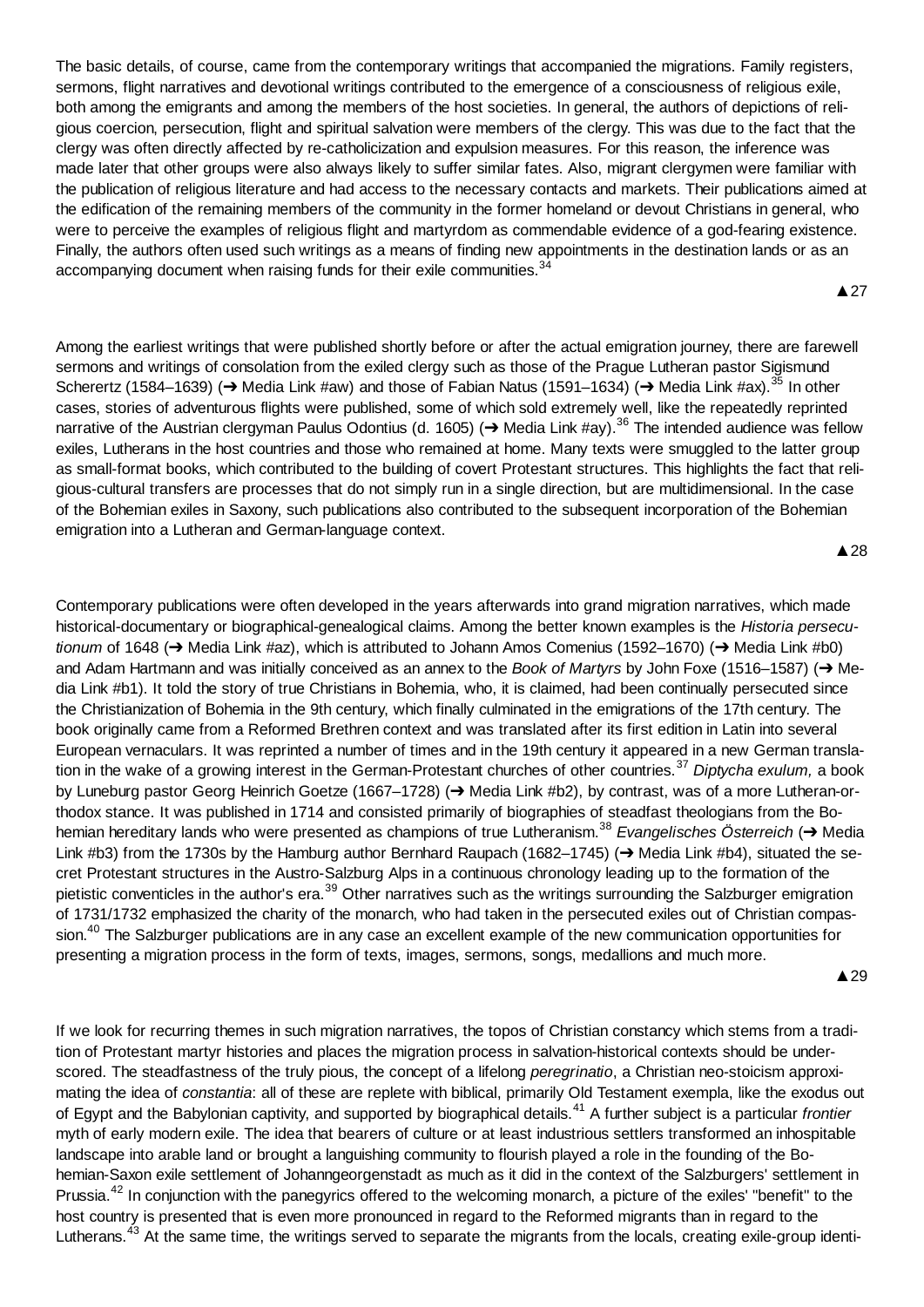ties at the places of exile which included the idea that only those could be considered good Christians who had suffered from significant hardships.

# $\triangle$  30

The transfer of exile myths, the contents and routes of transfer, are therefore of vital importance for a more general understanding of Lutheran exile, which is detached from specific individual migration processes. Some migrations were first conceived of as "Lutheran" religious flights or confessional migrations only in the destination countries themselves or even later – in the retrospective writings and cultivated traditions of subsequent generations. In some respects, the Lutheran martyrdom presented in such migration narratives contains an almost inexorable logic, which leaves no room for deviation from confessional norms, for doubts or even return migrations.

 $\triangle$  31

Alexander Schunka, Erfurt/Gotha

Appendix

Sources

Archiv der Franckeschen Stiftungen, Halle/Saale: Missionsarchiv [AFrSt/M], 1 E 2.

Comenius, Johann Amos: Das Persekutionsbüchlein: Geschichte der Verfolgungen des Evangeliums in Böhmen [...], Gütersloh 1869.

Göcking, Gerhard Gottlieb Günther: Vollkommene Emigrations-Geschichte von denen aus dem Ertz-Bißthum Saltzburg vertriebenen und größtentheils nach Preussen gegangenen Lutheranern [...], Frankfurt 1734, online: http://www.mdznbn-resolving.de/urn/resolver.pl?urn=urn:nbn:de:bvb:12-bsb10360592-2 [11/07/2012].

Goetze, Georg Heinrich: Diptycha Exulum, Oder Exulanten-Register. Darinnen die Nahmen derer Beständigen Lutheraner angeschrieben stehen, Welche Um der Lehre des Evangelii willen, zwar verfolget, und ins Elend vertrieben worden, doch gleichwohl aber Göttl. Beschirmung und Seegen mit denen Ihrigen wieder gefunden haben, Altenburg 1714, online: http://resolver.sub.uni-goettingen.de/purl?PPN625018133 [11/07/2012].

Holy[c]k, Georg: Blutige Thränen Des Höchst bedrängten und geängsten Böhmer-Landes. Das ist/Eine kurtze und warhaffte/aber betrübte und traurige Erzehlung der vier erbärmlichen Plagen [...], Wittenberg 1673.

Luther, Martin: Ob kriegsleutte auch ynn seligem stande seyn kuenden [1526], in: D. Martin Luthers Werke: kritische Gesamtausgabe (Weimarer Ausgabe), Abtl. 1 [Werke], vol. 19, Weimar, 1897, reprint 1964, pp. 616–662.

Meiern, Johann Gottfried von (ed.): Acta Pacis Westphalicae Publica Oder Westphälische Friedens-Handlungen und Geschichte, Hannover 1734–1736, vol. 1–6, online: http://nbn-resolving.de/urn:nbn:de:bvb:384-uba000257-1 [11/07 /2012].

Miller, Georg: Ein Christliche Predig Zu Ehren vnd schuldiger Danckbarkeit der Kirchen Statt und Schulen in Straßburg gethon [...] Durch Georgen Miller der Heiligen Schrifft Doctorn a patria & Ecclesia Augustana exulantem, Lauingen 1584.

Natus, Fabianus: Vermahnungs-Predigt Zur Christlichen Beständigkeit [...], Leipzig 1623.

Raupach, Bernhard: Evangelisches Oesterreich, das ist, Historische Nachricht von den vornehmsten Schicksalen der Evangelischen Kirchen in dem Erz-Herzogthum Oesterreich unter u. ob der Enns [...], Hamburg 1732–1740, vol. 1–4, online: http://www.mdz-nbn-resolving.de/urn/resolver.pl?urn=urn:nbn:de:bvb:12-bsb10360896-9 [11/07/2012].

Scherertz, Sigismund: Constantia Veritatis Evangelicae: Das ist/Christlicher Bericht/Von Beständigkeit bey der Göttlichen Warheit deß Heiligen Evangelii/Augspurgischer Confession. An die hinterlassenen Evangelischen Präger/(auff etlicher Begehren) einfeltig gefasset, Lüneburg 1623, online: http://www.mdz-nbn-resolving.de/urn/resolver.pl?urn=urn:nbn:de:bvb:12-bsb10526878-3 [11/07/2012].

#### Bibliography

Bahlcke, Joachim: "Die jüngste Glaubenscolonie in Preussen": Kirchliche Praxis und religiöse Alltagserfahrungen der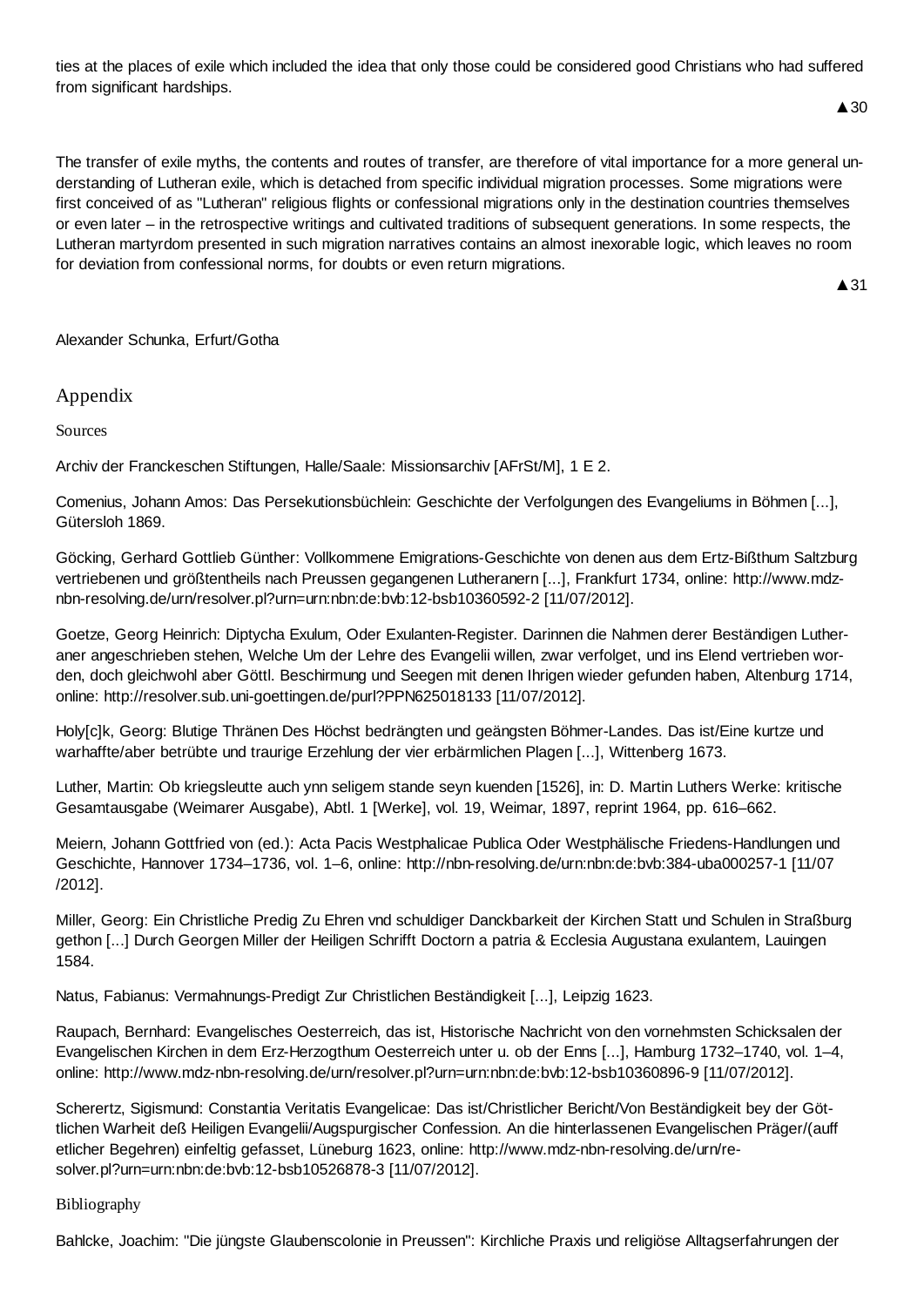Zillertaler in Schlesien, in: idem et al. (eds.): Migration und kirchliche Praxis: Das religiöse Leben frühneuzeitlicher Glaubensflüchtlinge in alltagsgeschichtlicher Perspektive, Cologne et al. 2008, pp. 181–202.

Beuke, Arnold: Die Australien-Auswanderung altlutheranischer Glaubensflüchtlinge aus Ost-Brandenburg und Niederschlesien, in: Berichte und Forschungen 4 (1996), pp. 175–189.

Bitzel, Alexander: Anfechtung und Trost bei Sigismund Scherertz: Ein lutherischer Theologe im Dreißigjährigen Krieg, Göttingen 2002.

Deventer, Jörg: Gegenreformation in Schlesien: Die habsburgische Rekatholisierungspolitik in Glogau und Schweidnitz 1526–1707, Cologne et al. 2003.

idem: Konversionen zwischen den christlichen Konfessionen im frühneuzeitlichen Europa, in: Wiener Zeitschrift zur Geschichte der Neuzeit 7 (2007), pp. 8–24.

Dingel, Irene: Die Kultivierung des Exulantentums im Luthertum am Beispiel des Nikolaus von Amsdorf, in: idem (ed.): Nikolaus von Amsdorf (1483–1565) zwischen Reformation und Politik, Leipzig 2008, pp. 153–175.

Ducreux, Marie-Elizabeth et al. (eds.): Libri prohibiti: La censure dans l'éspace habsbourgeois 1650–1850, Leipzig 2005.

Florey, Gerhard: Geschichte der Salzburger Protestanten und ihrer Emigration 1731/1732, Vienna 1977.

Gotthard, Axel: Der Augsburger Religionsfrieden, Münster 2004.

Haver, Charlotte: Art. "Salzburger Protestanten in Ostpreußen seit dem 18. Jahrhundert", in: Klaus J. Bade et al. (eds.): Enzyklopädie Migration in Europa: Vom 17. Jahrhundert bis zur Gegenwart, Paderborn et al. 2007, pp. 938–941.

Herzig, Arno: Der Zwang zum wahren Glauben: Rekatholisierung vom 16. bis zum 18. Jahrhundert, Göttingen 2000.

Janssen, Geert H.: Quo Vadis? Catholic Perceptions of Flight and the Revolt of the Low Countries, 1566–1609, in: Renaissance Quarterly 64 (2011), pp. 472–499.

Kowalská, Eva: Exil als Zufluchtsort oder Vermittlungsstelle? Ungarische Exulanten im Alten Reich während des ausgehenden 17. Jahrhunderts, in: Joachim Bahlcke (ed.): Glaubensflüchtlinge: Ursachen, Formen und Auswirkungen frühneuzeitlicher Konfessionsmigration in Europa, Münster et al. 2008, pp. 257–276.

Küppers-Braun, Ute: Zerrissene Familien und entführte Kinder: Staatlich verordnete Protestantenverfolgung im Osttiroler Defreggental (1684–1691), in: Jahrbuch für die Geschichte des Protestantismus in Österreich 121 (2005), pp. 91–168.

Leeb, Rudolf et al. (eds.): Geheimprotestantismus und evangelische Kirchen in der Habsburgermonarchie und im Erzstift Salzburg (17./18. Jahrhundert), Vienna et al. 2009.

idem et al. (eds.): Staatsmacht und Seelenheil: Gegenreformation und Geheimprotestantismus in der Habsburgermonarchie, Vienna et al. 2007.

idem: Die Wahrnehmung des Geheimprotestantismus in den evangelischen Territorien und die Frage nach den Kontakten der Geheimprotestanten ins Reich, in: idem et al. (eds.): Geheimprotestantismus und evangelische Kirchen in der Habsburgermonarchie und im Erzstift Salzburg (17./18. Jahrhundert), Vienna et al. 2009, pp. 503–519.

idem: Widerstand und leidender Ungehorsam gegen die katholische Konfessionalisierung in den österreichischen Ländern, in: idem et al. (eds.): Staatsmacht und Seelenheil: Gegenreformation und Geheimprotestantismus in der Habsburgermonarchie, Vienna et al. 2007, pp. 183–201.

Loesche, Georg: Die böhmischen Exulanten in Sachsen, Vienna et al. 1923.

Marsch, Angelika: Die Salzburger Emigration in Bildern, Weißenhorn 1977.

Mecenseffy, Grete: Geschichte des Protestantismus in Österreich, Graz et al. 1956.

Morawiec, Maágorzata: Die schlesischen Friedenskirchen, in: Heinz Duchhardt (ed.): Der Westfälische Friede: Diplomatie, politische Zäsur, kulturelles Umfeld, Rezeptionsgeschichte, Munich 1998, pp. 741–756.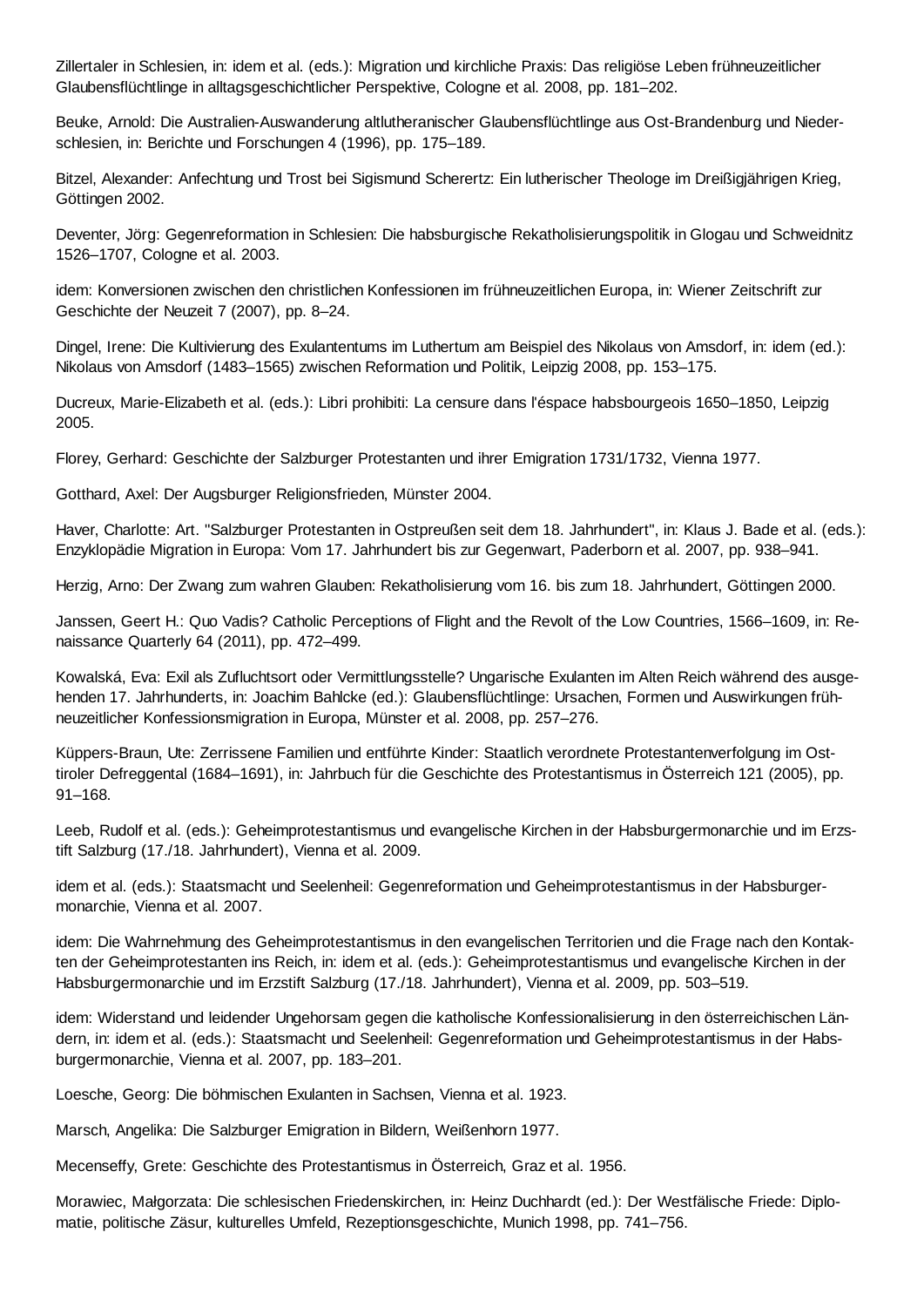Niggemann, Ulrich: Hugenotten, Cologne et al. 2011.

Oberman, Heiko A.: Zwei Reformationen: Luther und Calvin – Alte und Neue Welt, Berlin 2003.

Osten-Sacken, Vera von der: Erzwungenes und selbstgewähltes Exil im Luthertum: Bartholomäus Gernhards Schrift "De Exiliis" (1575), in: Henning P. Jürgens et al. (eds.): Religion und Mobilität: Zum Verhältnis von raumbezogener Mobilität und religiöser Identitätsbildung im frühneuzeitlichen Europa, Göttingen 2010, pp. 41–58.

Patzelt, Herbert: Der Pietismus im Teschener Schlesien 1709–1730, Göttingen 1969.

Pörtner, Regina: The Counter-Reformation in Central Europe: Styria 1580–1630, Oxford 2001.

Schilling, Heinz: Peregrini und Schiffchen Gottes: Flüchtlingserfahrung und Exulantentheologie des frühneuzeitlichen Calvinismus, in: Ansgar Reiss et al. (eds.): Calvinismus: Die Reformierten in Deutschland und Europa, Berlin 2009, pp. 160–168.

Schnabel, Werner Wilhelm: Österreichische Exulanten in oberdeutschen Reichsstädten: Zur Migration von Führungsschichten im 17. Jahrhundert, Munich 1992.

Schneider, Bernd Christian: Ius reformandi: Die Entwicklung eines Staatskirchenrechts von seinen Anfängen bis zum Ende des Alten Reiches, Tübingen 2001.

Schunka, Alexander: Böhmen am Bosporus: Migrationserfahrung und Diplomatie am Beispiel des Grafen Heinrich Matthias von Thurn, in: Eckart Olshausen et al. (eds.): Migrationserfahrungen – Migrationsstrukturen, Stuttgart 2010, pp. 67–85.

idem: Constantia im Martyrium: Zur Exilliteratur zwischen Humanismus und Barock, in: Thomas Kaufmann et al. (eds.): Frühneuzeitliche Konfessionskulturen, Gütersloh 2007, pp. 175–200.

idem: Gäste, die bleiben: Zuwanderer in Kursachsen und der Oberlausitz im 17. und frühen 18. Jahrhundert, Münster et al. 2006.

idem: Konfession und Migrationsregime in der Frühen Neuzeit, in: Geschichte und Gesellschaft 35 (2009), pp. 28–63.

idem: Migrationen evangelischer Geistlicher als Motor frühneuzeitlicher Wanderungsbewegungen, in: Herman J. Selderhuis et al. (eds.): Konfession, Migration und Elitenbildung: Studien zur Theologenausbildung im 16. Jahrhundert, Leiden et al. 2007, pp. 1–26.

idem: Protestanten in Schlesien im 17. und 18. Jahrhundert, in: Rudolf Leeb et al. (eds.): Geheimprotestantismus und evangelische Kirchen in der Habsburgermonarchie und im Erzstift Salzburg (17./18. Jahrhundert), Vienna et al. 2009, pp. 271–297.

idem: Im Schatten der Grenze: Die Länder der Böhmischen Krone als Aus- und Einwanderungsgebiete nach der Schlacht am Weißen Berg, in: Lenka Bobková et al. (eds.): Korunní země v dějinách českého státu, Prague 2009, vol. 4: Náboženský život a církevní poměry v zemích Koruny české ve 14.–17. století, pp. 641–659.

idem: "St. Johanngeorgenstadt zu kurfürstlicher Durchlaucht unsterblichem Nachruhm": Stadtgründung und städtische Traditionsbildung in der Frühen Neuzeit, in: Neues Archiv für Sächsische Geschichte 75/76 (2004), pp. 175–205.

Siebenhüner, Kim: Glaubenswechsel in der Frühen Neuzeit: Chancen und Tendenzen einer historischen Konversionsforschung, in: Zeitschrift für Historische Forschung 34 (2007), pp. 243–272.

Steiner, Stephan: Reisen ohne Wiederkehr: Die Deportation von Protestanten aus Kärnten 1734–1736, Vienna et al. 2007.

Walker, Mack: The Salzburg Transaction: Expulsion and Redemption in Eighteenth-Century Germany, Ithaca 1992.

Walz, Rainer: Die Ansiedlung der Salzburger Emigranten in Ostpreußen, in: Klaus Militzer (ed.): Probleme der Migration und Integration im Preussenland vom Mittelalter bis zum Anfang des 20. Jahrhunderts, Marburg 2005, pp. 105–140.

Wäntig, Wulf: Grenzerfahrungen: Böhmische Exulanten im 17. Jahrhundert, Konstanz 2007.

Ward, William Reginald: The Protestant Evangelical Awakening, Cambridge 1992.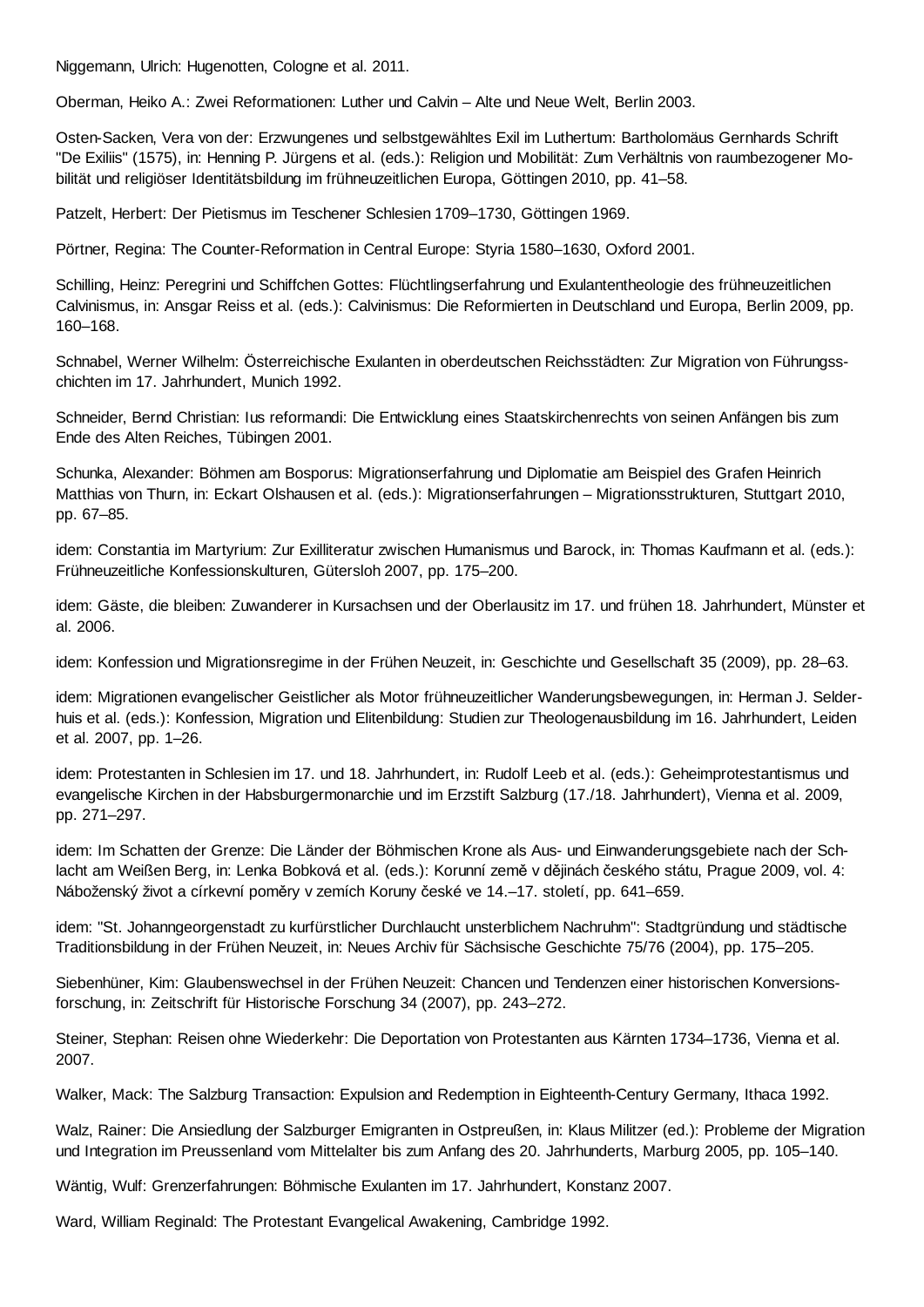Weikl, Dietmar: Das Buch im Geheimprotestantismus, in: Johannes Frimmel et al. (eds.): Kommunikation und Information im 18. Jahrhundert: Das Beispiel der Habsburgermonarchie, Wiesbaden 2009, pp. 255–263.

Wilson, Renate: Halle Pietism in Colonial Georgia, in: Lutheran Quarterly 12 (1998), pp. 271–301.

Winkelbauer, Thomas: Österreichische Geschichte 1522–1699: Ständefreiheit und Fürstenmacht, Vienna 2003, vol.  $1 - 2$ .

Winter, Eduard: Die tschechische und slowakische Emigration in Deutschland im 17. und 18. Jahrhundert: Beiträge zur Geschichte der hussitischen Tradition, Berlin 1955.

Wölfel, Dieter: Die innerösterreichische Gegenreformation im Lichte einer evangelischen Trostschrift: Der Fall des Waldsteiner Prädikanten Paulus Odontius von 1602, in: Zeitschrift für bayerische Landesgeschichte 60 (1997), pp. 675–704.

Notes

- ^ 1. Walker, Transaction 1992; Marsch, Emigration 1977.
- 2. ^ Recently: Schilling, Peregrini 2009; Oberman, Zwei Reformationen 2003, pp. 163–169.
- 3. ^Schunka, Gäste 2006, pp. 54f., 149–151; idem, Konfession und Migrationsregime 2009, pp. 32–44.
- ^ 4. Dingel, Kultivierung des Exulantentums 2008.
- 5. ^Osten-Sacken, Erzwungenes und selbstgewähltes Exil 2010.
- 6. ^Cf. e.g. the subtitle of: Miller, Ein Christliche Predig 1584: "Durch Georgen Miller ... à patria & Ecclesia Augustana exulantem".
- 7. <sup>^</sup> See Janssen, Quo vadis 2011.
- 8. <sup>^</sup> Schunka, Migrationen evangelischer Geistlicher 2007.
- 9. ^E.g. Meiern, Acta Pacis Westphalicae 1734, vol. 2, pp. 725–727; Schunka, Gäste 2006, pp. 51–53, 152 with further literature.
- 10. ^ Schneider, Ius reformandi 2001, pp. 99–104; Gotthard, Augsburger Religionsfrieden 2004, pp. 118–123.
- 11. ^Luther, Ob kriegsleutte 1526, p. 634, "And if a prince or lord will not tolerate the Gospel, one should go to another principality where the Gospel is preached, as Christ says: "But when they persecute you in this city, flee ye into another.", transl. by C.R.
- 12. ^ Siebenhüner, Glaubenswechsel 2007; Leeb, Geheimprotestantismus 2009.
- 13. ^idem, Widerstand 2007; Bitzel, Anfechtung 2002.
- ^ 14. Deventer, Konversionen 2007.
- 15. ^See articles in: Leeb, Staatsmacht 2007; idem, Geheimprotestantismus 2009; here also the relevant earlier literature.
- 16. <sup>^</sup> In addition to the indicated literature in note 15, especially Pörtner, Counter-Reformation 2001; Mecenseffy, Protestantismus 1956; Winkelbauer, Österreichische Geschichte 2003.
- 17. ^ Schnabel, Österreichische Exulanten 1992; Winter, Emigration 1955.
- 18. ^ Schnabel, Österreichische Exulanten 1992.
- 19. ^ Loesche, Exulanten 1923; Winter, Emigration 1955.
- 20. ^A digitized version of the Imperial Charter is available at http://nbn-resolving.de/urn:nbn:de:gbv:3:1-16397p0003-6 [11/07/2012].
- ^ 21. Wäntig, Grenzerfahrungen 2007; Schunka, Gäste 2006.
- 22. ^Herzig, Zwang 2000; Schunka, Protestanten in Schlesien 2009, each with further literature.
- 23. <sup>^</sup>idem, Constantia 2007.
- ^ 24. Morawiec, Friedenskirchen 1998; Deventer, Gegenreformation 2003.
- 25. ^ Kowalská, Exil 2008; Patzelt, Pietismus 1969.
- 26. ^ Bahlcke, Glaubenscolonie 2008; Beuke, Australien-Auswanderung 1996.
- 27. ^Küppers-Braun, Zerrissene Familien 2005; Leeb, Wahrnehmung 2009.
- 28. ^Walker, Transaction 1992; Florey, Salzburger Protestanten 1977; Walz, Ansiedlung 2005; Haver, Art. "Salzburger Protestanten" 2007.
- ^ Ward, Awakening 1992, pp. 93–109; Wilson, Halle Pietism 1998; Archiv der Franckeschen Stiftungen, 29. Halle/Saale: Missionsarchiv, 1 E 2, no. 48, 56, 58 [1732/1733] and passim.
- ^ 30. Steiner, Reisen 2007.
- ^ 31. Examples etc. in Schnabel, Österreichische Exulanten 1992; Schunka, Gäste 2006.
- 32. ^ Examples etc.: Weikl, Buch 2009; diverse articles in: Ducreux, Libri prohibiti 2005. On the diplomatic communications, see e.g. Schunka, Böhmen am Bosporus 2010.
- 33. ^Steiner, Reisen 2007, pp. 278–280 and passim; Walz, Ansiedlung 2005; Schunka, Schatten der Grenze 2009.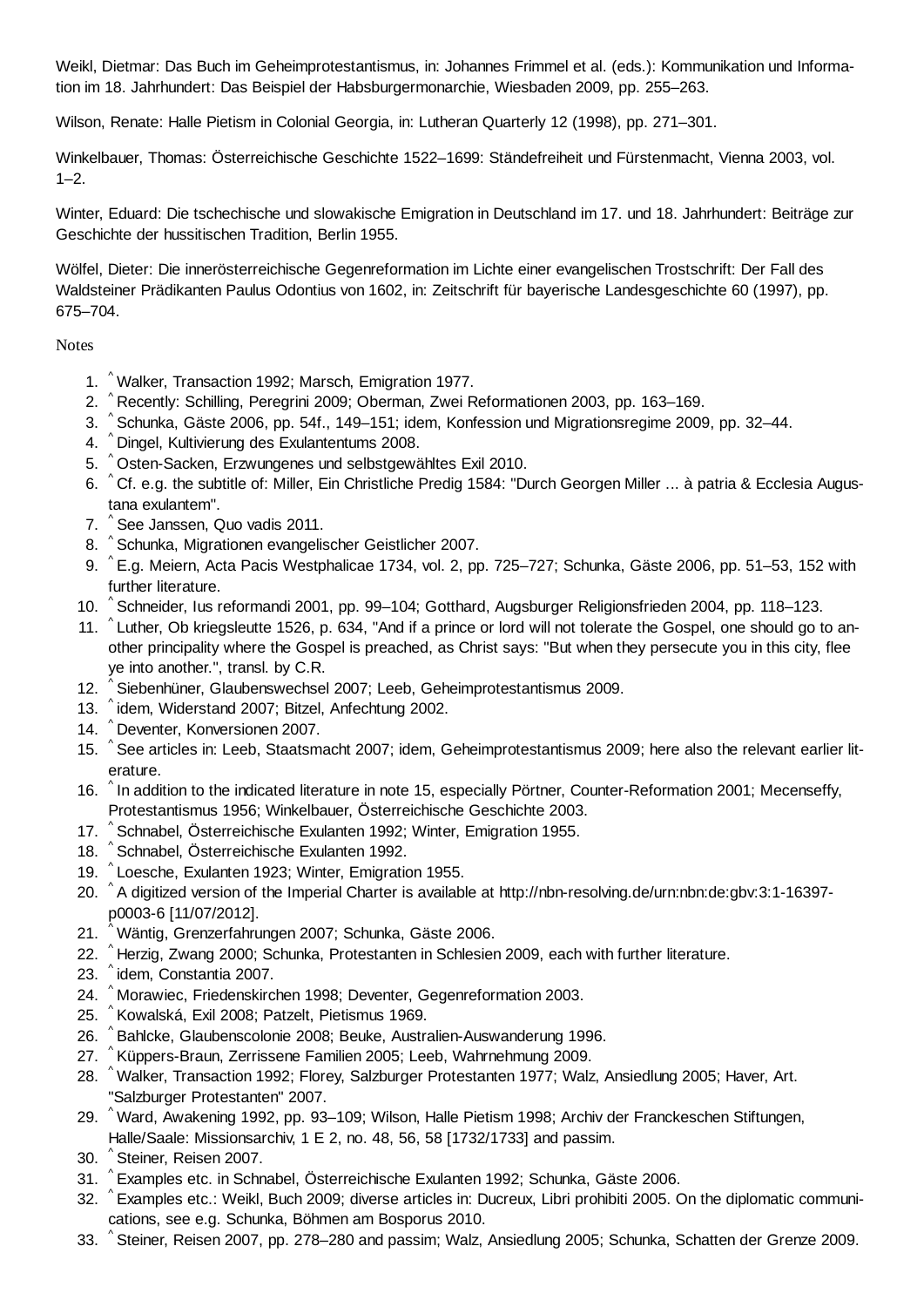- ^ 34. E.g. Holy[c]k, Blutige Thränen 1673; Schunka, Migrationen evangelischer Geistlicher 2007.
- ^ 35. E.g. Natus, Vermahnungs-Predigt 1623; Scherertz, Constantia Veritatis Evangelica 1623.
- ^ 36. Wölfel, Gegenreformation 1997.
- 37. <sup>^</sup> Comenius, Persekutionsbüchlein 1869.
- ^ 38. Goetze, Diptycha 1714.
- 39. ^ Raupach, Evangelisches Österreich 1732–1740; cf. Leeb, Wahrnehmung 2009.
- 40. ^E.g. Göcking, Emigrations-Geschichte 1734, vol. 1, pp. 293–299 and passim.
- 41. ^ Schunka, Constantia 2007. For the Reformed context, cf. Schilling, Peregrini 2009.
- 42. ^ Schunka, "St. Johanngeorgenstadt" 2004; Walker, Transaction 1992, Chapter 5.
- 43. ^For the Reformed Huguenots, cf. Niggemann, Hugenotten 2011, pp. 99–108.

This text is licensed under: All rights reserved

Translated by: Christopher Reid Editor: Klaus Fitschen Copy Editor: Lisa Landes

Indices

DDC: 272 , 284 , 304

Locations

```
Alps DNB [4] (http://d-nb.info/gnd/4001328-5)
Altdorf DNB (http://d-nb.info/gnd/4001388-1)
America DNB \blacksquare (http://d-nb.info/gnd/4001670-5)
Augsburg DNB \mathbb{F} (http://d-nb.info/gnd/4003614-5)
Australia DNB <sup>(1</sup> (http://d-nb.info/gnd/4003900-6)
Austria DNB \mathbb{F} (http://d-nb.info/gnd/4043271-3)
Austria DNB (http://d-nb.info/gnd/4043271-3) 
Bavaria DNB (http://d-nb.info/gnd/4005044-0)
Berchtesgaden DNB [fttp://d-nb.info/gnd/4005574-7)
Bohemia DNB \mathbb{F} (http://d-nb.info/gnd/4007467-5)
Carinthia DNB (http://d-nb.info/gnd/4029175-3) 
Carniola DNB <sup>c</sup> (http://d-nb.info/gnd/4032741-3)
Central Europe DNB C^{\bullet} (http://d-nb.info/gnd/4039677-0)
Central Germany DNB [fttp://d-nb.info/gnd/4039674-5)
Defereggen DNB [fttp://d-nb.info/gnd/4090950-5)
Dresden DNB <sup>r</sup> (http://d-nb.info/gnd/4012995-0)
Egypt DNB \mathbb{E}^{\bullet} (http://d-nb.info/gnd/4000556-2)
Elbe DNB (http://d-nb.info/gnd/4014170-6) 
Europe DNB (f) (http://d-nb.info/gnd/4015701-5)
France DNB \mathbb{F} (http://d-nb.info/gnd/4018145-5)
Frankfurt DNB F (http://d-nb.info/gnd/4018118-2)
Geneva DNB (http://d-nb.info/gnd/4020137-5) 
Georgia DNB [2] (http://d-nb.info/gnd/4020273-2)
Giant Mountains DNB <sup>(*</sup> (http://d-nb.info/gnd/4050019-6)
Glogow DNB \mathbb{C}^{\bullet} (http://d-nb.info/gnd/4093614-4)
Hallein DNB (http://d-nb.info/gnd/4013252-3)
Hamburg DNB F (http://d-nb.info/gnd/4023118-5)
Holy Roman Empire DNB [fttp://d-nb.info/gnd/2035457-5)
Hungary DNB \mathbb{F} (http://d-nb.info/gnd/4078541-5)
Jawor DNB [4] (http://d-nb.info/gnd/4242375-2)
```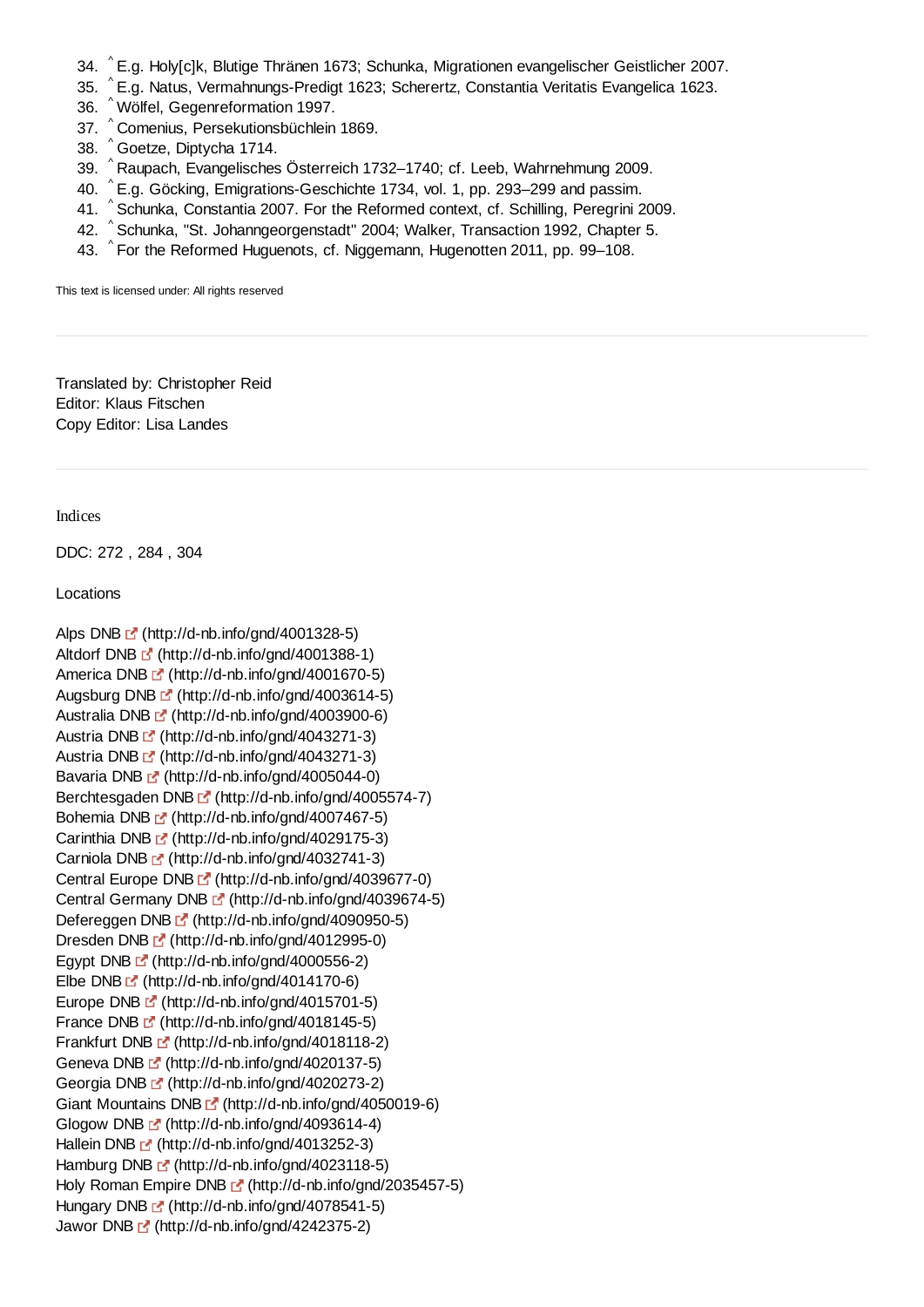Jelenia Góra valley DNB [ (http://d-nb.info/gnd/4319082-0) Jena DNB (http://d-nb.info/gnd/4028557-1) Johanngeorgenstadt DNB [fttp://d-nb.info/gnd/4028702-6) Klodzko DNB E<sup>'</sup> (http://d-nb.info/gnd/4093577-2) Krzeszów DNB F (http://d-nb.info/gnd/4094151-6) Leipzig DNB (http://d-nb.info/gnd/4035206-7) London DNB [5] (http://d-nb.info/gnd/4074335-4) Lower Austria DNB [4] (http://d-nb.info/gnd/4075391-8) Lower Lusatia DNB [st] (http://d-nb.info/gnd/4042205-7) Moravia DNB F (http://d-nb.info/gnd/4074432-2) Nuremberg DNB **₫** (http://d-nb.info/gnd/4042742-0) Ortenburg DNB (http://d-nb.info/gnd/4116793-4) Pirna DNB  $\mathbb{F}$  (http://d-nb.info/gnd/4046147-6) Prussia DNB [5] (http://d-nb.info/gnd/4047194-9) Prussia DNB <sup>1</sup> (http://d-nb.info/gnd/4047194-9) Regensburg DNB [fttp://d-nb.info/gnd/4048989-9) Salzburg DNB [5] (http://d-nb.info/gnd/4076982-3) Saxony DNB [fttp://d-nb.info/gnd/4051176-5) Silesia DNB [fttp://d-nb.info/gnd/4052678-1) Slovakia DNB [4] (http://d-nb.info/gnd/4055297-4) Southern Germany DNB [fttp://d-nb.info/gnd/4078022-3) Strasbourg DNB  $\mathbb{F}$  (http://d-nb.info/gnd/4057878-1) Styria DNB E (http://d-nb.info/gnd/4057092-7) Swidnica DNB <sup>2</sup> (http://d-nb.info/gnd/4053841-2) The Netherlands DNB  $\mathbb{F}$  (http://d-nb.info/gnd/4042203-3) Transylvania DNB (http://d-nb.info/gnd/4054835-1) Tyrol DNB  $\mathbb{L}^n$  (http://d-nb.info/gnd/4060207-2) Ulm DNB  $\mathbb{E}^{\bullet}$  (http://d-nb.info/gnd/4061529-7) United Kingdom DNB (http://d-nb.info/gnd/4022153-2) Upper Austria DNB F (http://d-nb.info/gnd/4075560-5) Upper Germany DNB E (http://d-nb.info/gnd/4295365-0) Upper Lusatia DNB [4] (http://d-nb.info/gnd/4042942-8) Wittenberg DNB [fttp://d-nb.info/gnd/4066640-2) Zillertal DNB [2] (http://d-nb.info/gnd/4109019-6) Zittau DNB  $\mathbb{E}$  (http://d-nb.info/gnd/4067897-0)

#### Citation

Schunka, Alexander: Lutheran Confessional Migration, in: European History Online (EGO), published by the Leibniz Institute of European History (IEG), Mainz 2012-07-17. URL: http://www.ieg-ego.eu/schunkaa-2012-en URN: urn:nbn:de:0159-2012060616 [YYYY-MM-DD].

When quoting this article please add the date of your last retrieval in brackets after the url. When quoting a certain passage from the article please also insert the corresponding number(s), for example 2 or 1-4.

Export citation from: HeBIS Online Catalogue L<sup>a</sup> (http://cbsopac.rz.uni-frankfurt.de/DB=2.1/PPNSET?PPN=305538543) ()

#### **Link #ab**

Confessional Migration of the Huguenots (http://www.ieg-ego.eu/en/threads/europe-on-the-road/confessionalmigration/ute-lotz-heumann-confessional-migration-of-the-reformed-the-huguenots)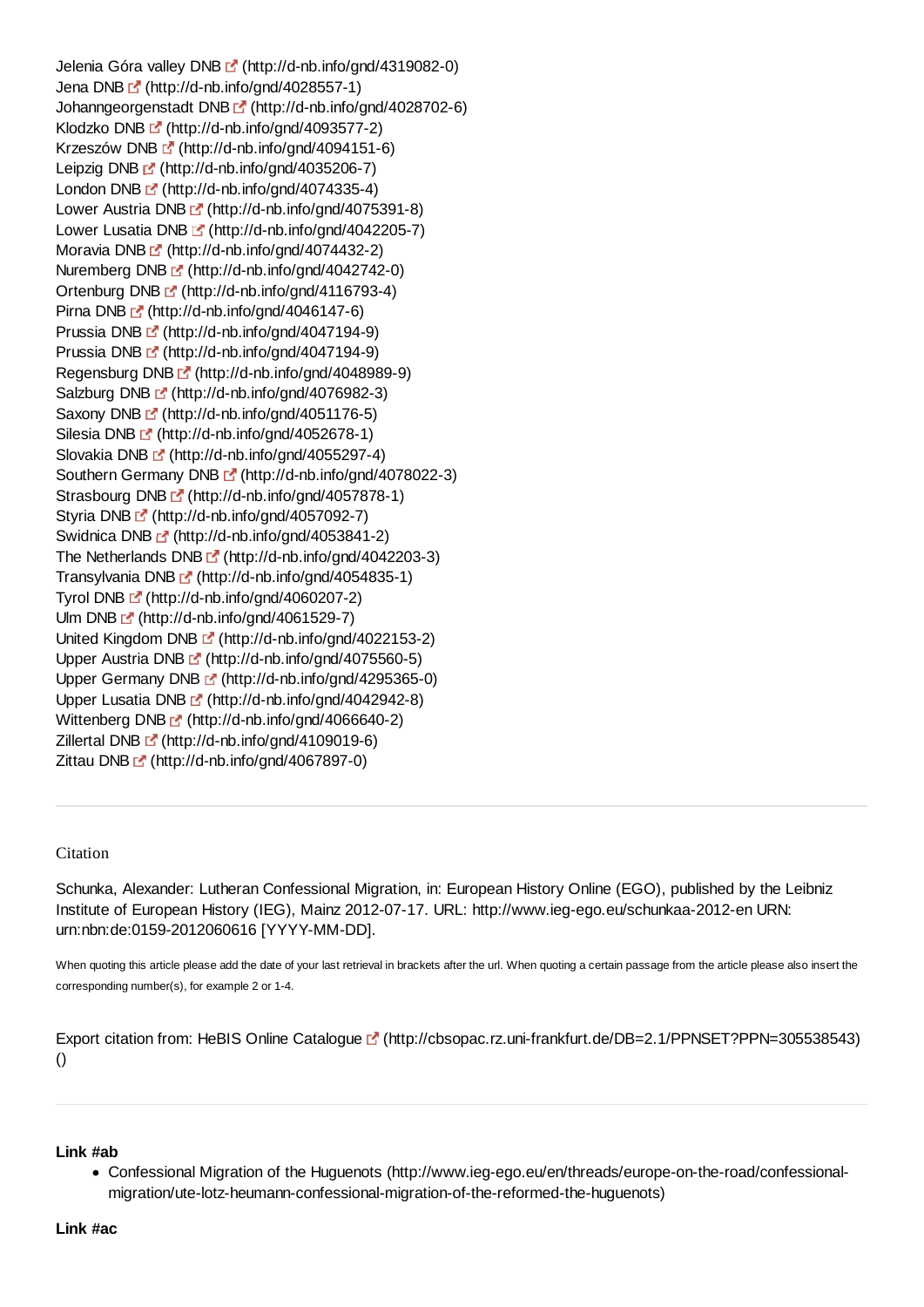Emigration Across the Atlantic (http://www.ieg-ego.eu/en/threads/europe-on-the-road/economic-migration/irialglynn-emigration-across-the-atlantic-irish-italians-and-swedes-compared-1800-1950)

# **Link #ad**

Predigt (http://www.ieg-ego.eu/de/threads/europaeische-medien/medien-des-religioesen-transfers/sabine-holtzpredigt)

# **Link #af**



 (http://www.ieg-ego.eu/en/mediainfo/a-page-from-an-exiles-family-register?mediainfo=1& amp;width=900&height=500) A Page from an Exile's Family Register

# **Link #ah**

• Martin Luther (1483–1546) VIAF  $\mathbb{F}$  (http://viaf.org/viaf/14773105) DNB  $\mathbb{F}$  (http://d-nb.info/gnd/118575449) ADB/NDB (http://www.deutsche-biographie.de/pnd118575449.html)

# **Link #ai**

Jewish Migration (http://www.ieg-ego.eu/en/threads/europe-on-the-road/jewish-migration/tobias-brinkmann-jewish-migration)

# **Link #aj**

Täufergemeinschaften: Die Hutterer (http://www.ieg-ego.eu/de/threads/europaeische-netzwerke/christliche-netzwerke/astrid-von-schlachta-taeufergemeinschaften-die-hutterer)

### **Link #ak**

Catharina Regina von Greiffenberg (1622–1694) VIAF F (http://viaf.org/viaf/47553776) DNB [ (http://dnb.info/gnd/118541978) ADB/NDB (http://www.deutsche-biographie.de/pnd118541978.html)

#### **Link #al**

• Emperor Rudolf II (1552–1612) VIAF <sup>[27</sup> (http://viaf.org/viaf/15562150) DNB **D**<sup>2</sup> (http://d-nb.info /gnd/118603701) ADB/NDB (http://www.deutsche-biographie.de/pnd118603701.html)

#### **Link #am**



(http://www.ieg-ego.eu/en/mediainfo/church-of-peace-in-jawor?mediainfo=1&width=900& amp;height=500)

Church of Peace in Jawor

#### **Link #an**

■ Emperor Leopold I (1640–1705) VIAF **(a)** (http://viaf.org/viaf/54156429) DNB [4] (http://d-nb.info /gnd/118571869) ADB/NDB (http://www.deutsche-biographie.de/pnd118571869.html)

#### **Link #ao**

• Friederike von Reden (1774–1854) VIAF **(a)** (http://viaf.org/viaf/45231750 ) DNB [4] (http://d-nb.info /gnd/124300162) ADB/NDB (http://www.deutsche-biographie.de/pnd124300162.html)

#### **Link #ap**

 $\bullet$  Joseph Schaitberger (1658–1733) VIAF  $\mathbb{F}$  (http://viaf.org/viaf/57410122) DNB  $\mathbb{F}$  (http://d-nb.info /gnd/118748416) ADB/NDB (http://www.deutsche-biographie.de/pnd118748416.html)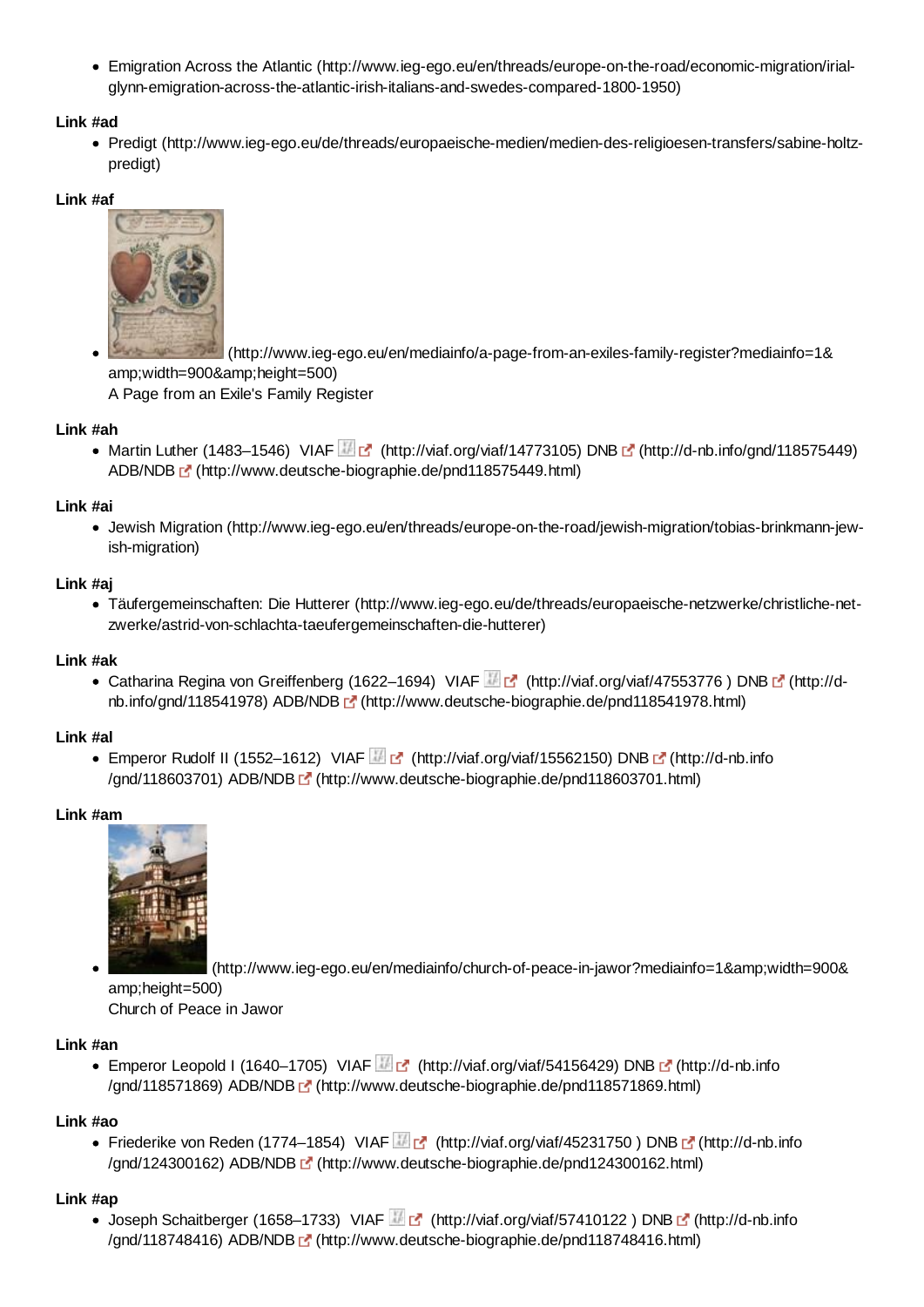### **Link #aq**

● Leopold Anton von Firmian (1679–1744) VIAF (http://viaf.org/viaf/54943423) DNB F (http://d-nb.info /gnd/118727656) ADB/NDB (http://www.deutsche-biographie.de/pnd118727656.html)

### **Link #ar**



 (http://www.ieg-ego.eu/en/mediainfo/medallion-commemorating-the-salzburg-emigrantssettlement-in-prussia?mediainfo=1&width=900&height=500) Medallion Commemorating the Salzburg Emigrants' Settlement in Prussia

# **Link #as**

• Samuel Urlsperger (1685–1772) VIAF (http://viaf.org/viaf/64042670) DNB [5] (http://d-nb.info /gnd/118763903) ADB/NDB (http://www.deutsche-biographie.de/pnd118763903.html)

#### **Link #at**



 (http://www.ieg-ego.eu/en/mediainfo/the-arrival-and-residence-of-the-salzburg-emigrantsin-augsburg?mediainfo=1&width=900&height=500) The Arrival and Residence of the Salzburg Emigrants in Augsburg

# **Link #au**

Emperor Charles VI (1685–1740) VIAF  $\mathbb{H}$  of (http://viaf.org/viaf/95148923) DNB of (http://d-nb.info /gnd/118560107) ADB/NDB (http://www.deutsche-biographie.de/pnd118560107.html)

#### **Link #av**

■ Empress Maria Theresa (1717–1780) VIAF (http://viaf.org/viaf/59876481) DNB C (http://d-nb.info /gnd/118577867) ADB/NDB (http://www.deutsche-biographie.de/pnd118577867.html)

#### **Link #aw**

Sigismund Scherertz (1584–1639) VIAF  $\mathbb{F}_{\mathbb{C}}$  (http://viaf.org/viaf/40112266) DNB  $\mathbb{F}_{\mathbb{C}}$  (http://d-nb.info /gnd/115624562) ADB/NDB (http://www.deutsche-biographie.de/pnd115624562.html)



 (http://www.mdz-nbn-resolving.de/urn/resolver.pl?urn=urn:nbn:de:bvb:12-bsb10364534-6) Scherertz, Zwey christliche Sendschreiben, 1623, BSB L'

#### **Link #ax**

• Fabian Natus (1591–1634) VIAF  $\mathbb{F}_2$  (http://viaf.org/viaf/47699843) DNB  $\mathbb{F}_2$  (http://d-nb.info/gnd/124648991)

#### **Link #ay**

```
• Paulus Odontius (d. 1605) VIAF (http://viaf.org/viaf/60020861) DNB [f] (http://d-nb.info/gnd/124598277)
```
#### **Link #az**